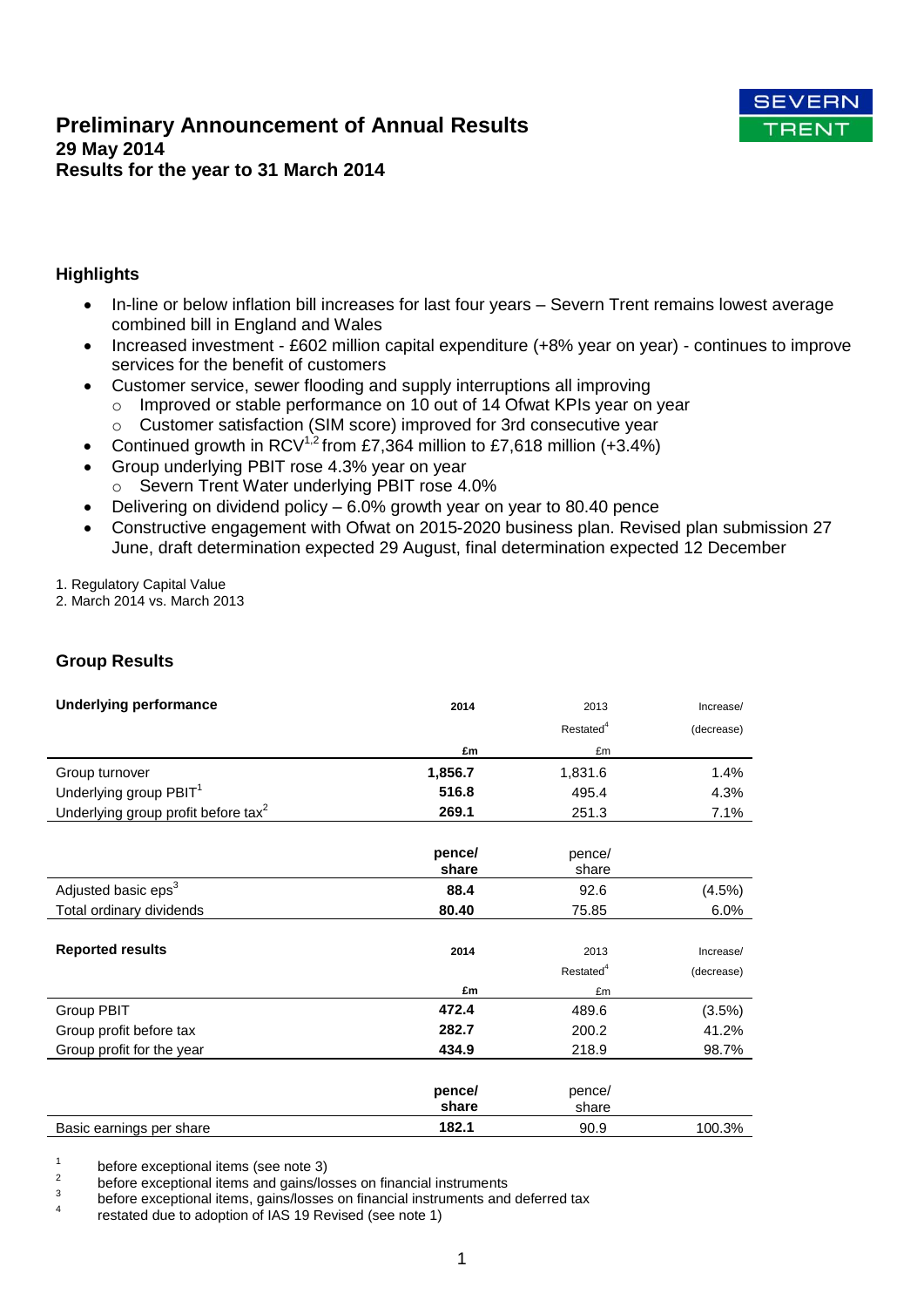### **Liv Garfield, Chief Executive Severn Trent Plc, said:**

"I'm delighted to have joined Severn Trent, a business which is proud to supply water and waste water services at the lowest price in England and Wales to its 4.3 million customers across the heart of the country. I am pleased to report that the business has delivered another year of good financial performance in 2013/14.

In my first 8 weeks I've really enjoyed exploring the organisation from top to toe, and have relished spending time out and about listening to the views of thousands of my colleagues. I have seen a great deal of teamwork, enthusiasm and commitment to serving our customers and to continually improving our performance. We know there is much more we need to do to improve our processes, speed up decision making and raise our standards.

I look forward to continuing our discussions with Ofwat in the next few weeks and submitting a revised plan for 2015-2020 on 27 June. I would like to thank all my colleagues for their hard work over the last 12 months. I am really looking forward to working with the great people in Severn Trent, as we continue to deliver for our customers and communities, shareholders, and the environment."

### **Enquiries:**

| Liv Garfield<br><b>Chief Executive</b>           | Severn Trent Plc              | 0207 353 4200 (on the day)<br>02477 715000 |
|--------------------------------------------------|-------------------------------|--------------------------------------------|
| Mike McKeon<br><b>Finance Director</b>           | Severn Trent Plc              | 0207 353 4200 (on the day)<br>02477 715000 |
| John Crosse<br><b>Head of Investor Relations</b> | Severn Trent Plc              | 0207 353 4200 (on the day)<br>02477 715000 |
| Rob Salmon<br><b>Head of Communications</b>      | Severn Trent Plc              | 0207 353 4200 (on the day)<br>02477 715000 |
| Andrew Grant/David Shriver                       | <b>Tulchan Communications</b> | 0207 353 4200                              |

### **Preliminary Results Presentation and Webcast**

There will be a presentation of these results at 9:30am on Thursday 29 May 2014 at BAFTA, 195 Piccadilly, London W1J 9LN. This presentation will be available as a simultaneous webcast on the Severn Trent website (www.severntrent.com) and will remain on the website for subsequent viewing.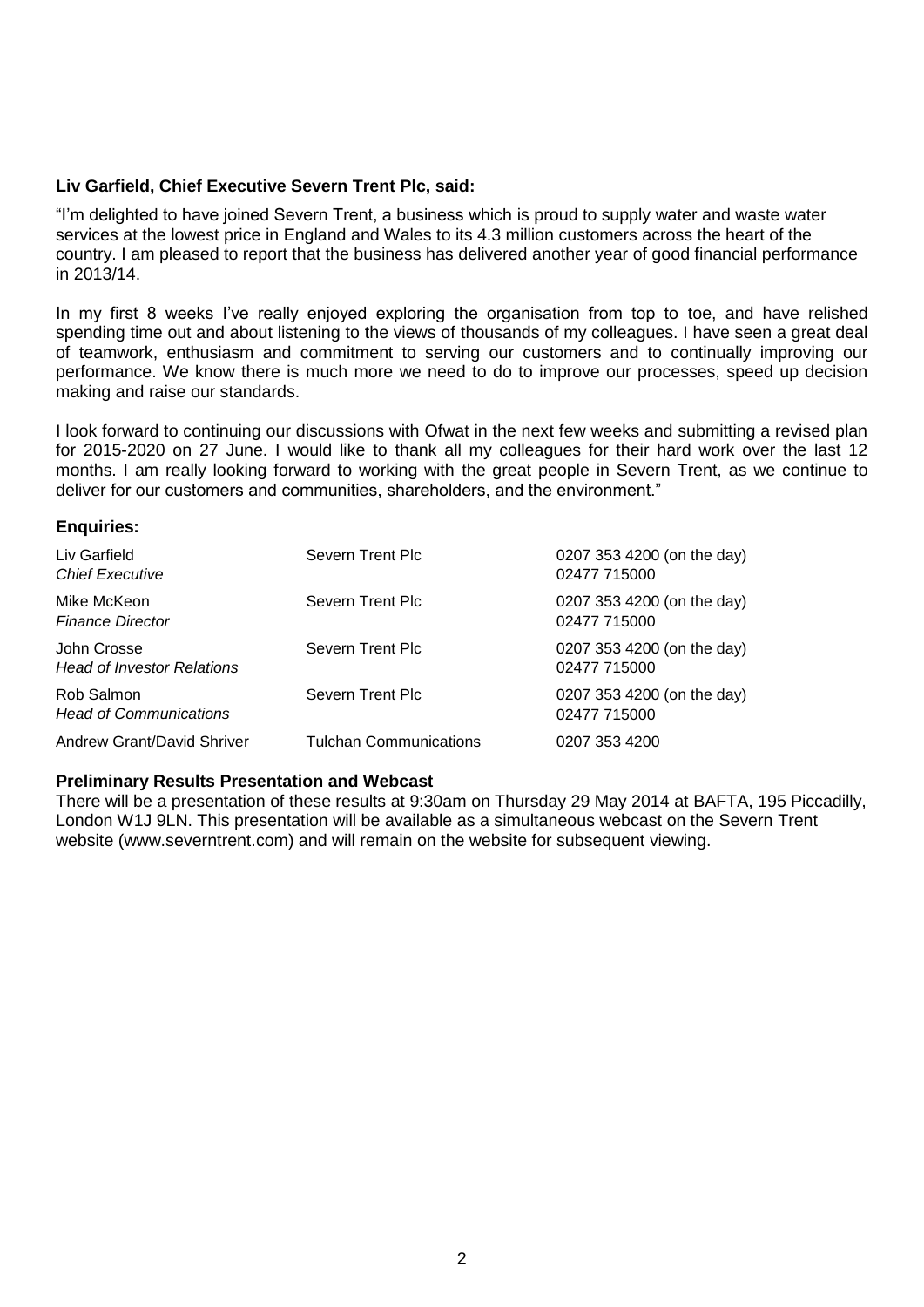### **Chief Executive's Review**

Severn Trent Water delivered a good financial performance in 2013/14, with growth in underlying PBIT year on year. Increases in directly managed costs were limited to inflation, with indirectly managed costs rising above inflation, largely due to higher power costs.

As part of our ongoing commitment to higher levels of service to customers, we made a further £602 million investment to deliver operational improvements in 2013/14, making the customer experience better, whilst also managing below inflation rises in customer bills. Key operational performance improvements included fewer interruptions to supply, fewer sewer flooding incidents, and serious pollution incidents down by 41%. We also remain on track to deliver our leakage reduction target over the current regulatory period. However as the operating review details, some other performance areas were not up to our required standards and we have assessed our asset serviceability in three areas as marginal. Actions are in progress to address this.

Our tax position this year reflects an outline agreement we have reached with HMRC on a long standing discussion regarding overpayments of tax in prior periods and we have now factored this into our business plan for 2015 - 2020 to support lower customer prices in AMP6.

We are acutely aware that many of our customers are facing serious cost of living pressures and we have kept our bill increases to at or below inflation for 4 years running, as well as working hard to help customers who are struggling, through our range of social tariffs. Keeping customers' bills down in the future remains a critical driver for us.

In our non–regulated business, Severn Trent Services, there was a mixed performance. Operating Services grew year on year on the back of new contract wins, while in Products our performance was disappointing, with customer project and delivery delays impacting both revenue and profits. We have taken swift action to restructure this business, to improve the cost base and be closer to expected growth markets. Costs of these actions taken during the year are reflected in these results, while the benefits will be seen progressively through the coming year.

We have a strong balance sheet and I am pleased to report we are continuing to deliver on our dividend policy, with 6.0% growth year on year to 80.40 pence. This will be followed by growth of 5.6% in 2014/15 to 84.90 pence.

We are continuing our constructive engagement with Ofwat on our 2015-2020 business plan and as previously announced, in order to give sufficient time and opportunity to fully engage with Ofwat, we will submit our revised business plan on 27 June, with a draft determination expected on 29 August, and a final determination expected 12 December. Following the final determination we will be able to elaborate on our dividend policy for 2015-2020.

Wales remains an important area of operation for us. We welcome the publication of the Welsh government's Water Strategy and we will be playing our full part to make a success of its implementation.

My focus for the next 12 months will be on achieving a good outcome from the current price review process, delivering operational and process improvements, making sure our customers are right at the heart of Severn Trent, supported by highly engaged and motivated people, and that we are ready to deliver on our plan for the next 5 years.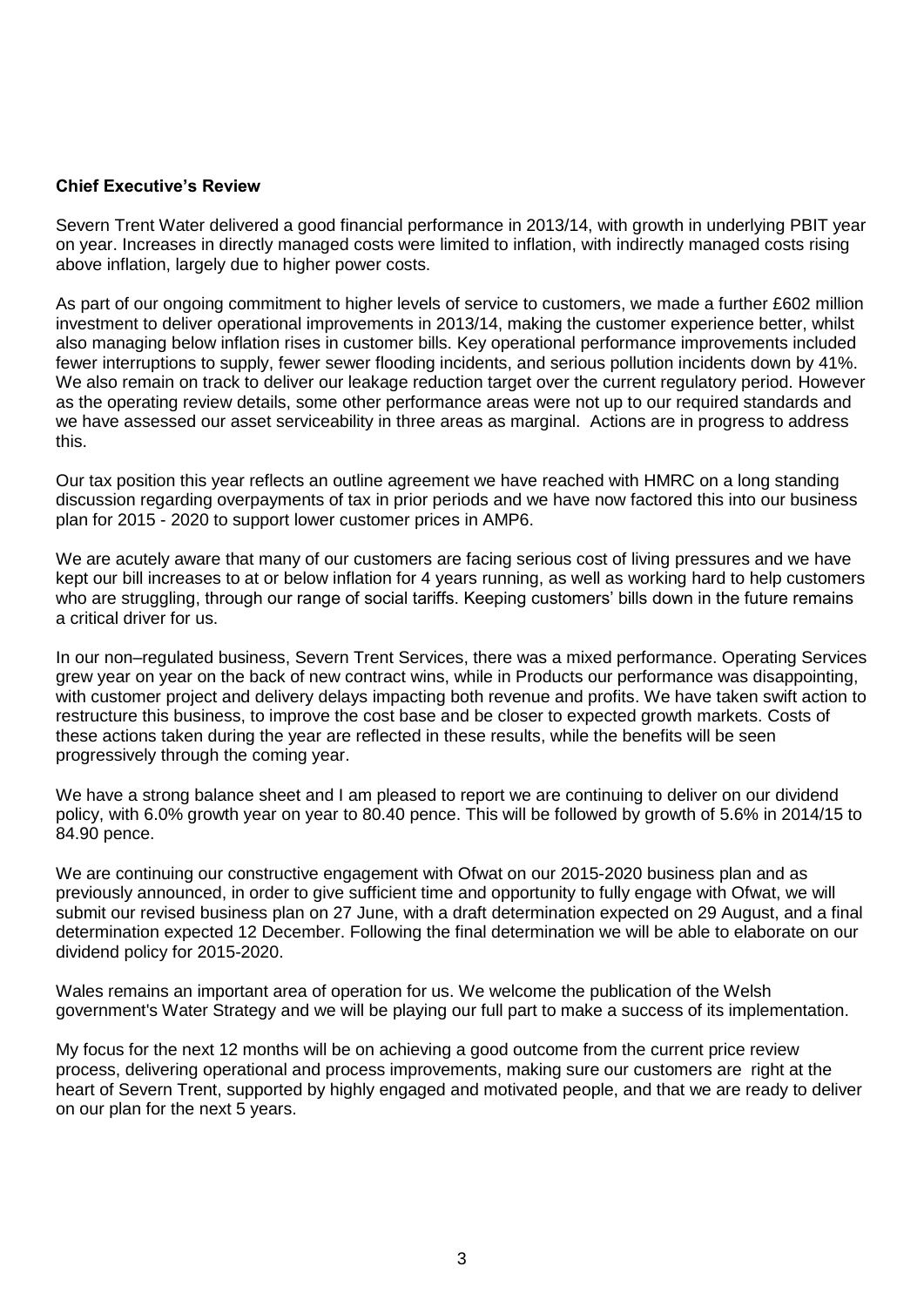# **Operating Review**

### **Regulated - Severn Trent Water**

Turnover in Severn Trent Water increased by 2.2% year on year to £1,544.8 million, while underlying PBIT increased by 4.0% to £518.6 million.

Customer bills increased by less than inflation, and Severn Trent Water's customers continue to benefit from the lowest average combined water and sewerage bills in England and Wales. We saw a positive impact on turnover from measured consumption in the year, especially from domestic customers.

We have continued to manage our bad debt effectively, maintaining our bad debt charge at 2.2% of turnover, one of the lowest levels in the industry.

We also continue to offer customers support through a wide range of social tariff options such as the WaterSure and WaterDirect tariffs, the Severn Trent Trust Fund, and bill reductions for single occupiers.

We continue to make good progress in delivering our capital investment programme, with an 8% increase year on year in capital expenditure to £602.1 million (UK GAAP, net of grants and contributions), compared to £555.4 million in the prior year, increasing activity on our trunk mains, cleansing sewers, investing more in leakage reduction and making improvements at sewage treatment works. This supports our Regulatory Capital Value (RCV) growth. To date we have invested £120 million or 80% of the additional £150 million investment programme we announced in May 2012. We remain on track to reach an RCV of around £8 billion by March 2015.

Turning to Ofwat's key performance indicators (KPIs), during the year we made good progress on a number of KPIs, including sewer flooding with a reduction of 20%, supply interruptions reducing by 45% and serious pollution incidents down 41% - Severn Trent was one of only two companies to deliver a year on year reduction in serious pollutions, as recognised by the Environment Agency. We have also seen an improvement in customer satisfaction, as measured by the SIM (Service Incentive Mechanism) score, but still need to continue improving our performance.

There is room for improvement in 3 areas which impact serviceability, namely sewer blockages, water quality at our water treatment works and supply interruptions over 12 hours, where our performance was below the standards we set ourselves. As a result we have assessed our serviceability in water infrastructure and non-infrastructure, and sewage infrastructure as marginal for this year. We will continue to drive sewer blockages down, which saw a 13% year on year reduction, and we have conducted a thorough end to end review of our water treatment processes to improve performance, which will start to deliver benefits in the current year. We have included shortfalls in our current 2015-2020 business plan in recognition that we have not delivered the level of performance we set ourselves.

Including these shortfalls and other legacy adjustments, any changes to the assumptions in our current business plan are not anticipated to be material to RCV.

We also made good progress on our own KPIs during the year. Since 2007 Severn Trent Water has published a set of KPIs annually, which have changed and evolved over time in line with the operational priorities of the business. Of Severn Trent Water's 16 KPIs we have seen a stable or improved performance in 12. The appendix provides more information on our KPI performance year on year.

# **Non-regulated - Severn Trent Services**

Our non-regulated business delivered a mixed performance, with growth in Operating Services contrasting with a disappointing performance in Products, which recorded a loss for the year. Overall there was like for like growth in sales but underlying PBIT, measured on the same basis, was lower vs. the prior year.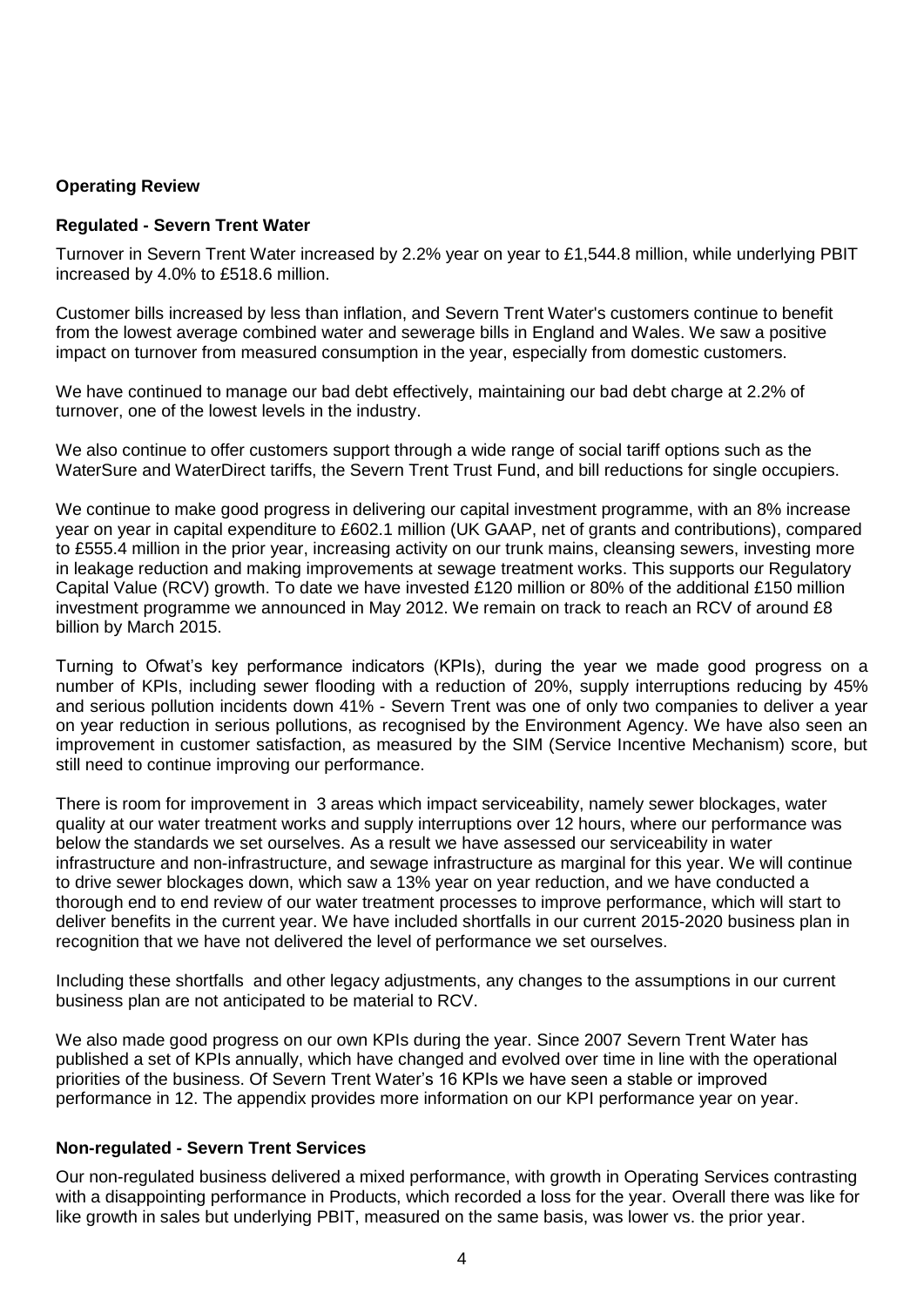In Products, shipments were below expectations due to continuing customer project and delivery delays across a number of markets and this, along with poor execution on some internal projects, impacted negatively on both revenues and PBIT. Swift action has already been taken to address these issues. A new management team has been installed with plans launched to restructure and return this business to profitable growth over the next twelve months. Nevertheless we have taken a cautious view of the risks relating to these actions and have recorded an impairment of £24.7 million against the goodwill in this business.

In Italy we have now completed, with our partners, the longer term financing arrangements for our associate business (SII). This included an agreement to reduce the levels of any shareholder supporting guarantees and set up contracted and remunerated repayment arrangements over 15 years for loans provided by shareholders. SII has already paid over the first amounts due under these new arrangements which will over time reduce the fully provided gross exposure of the group.

Operating Services continued to perform well, with growth in revenue and PBIT year on year driven by new contract wins in the US, such as a 10 year contract with the city of Bridgeport, Connecticut, and the acquisition of 14 contracts in California from US based SouthWest Water. In the UK, our relationship with First Milk progressed with a 10 year design, build and operate contract to provide a new effluent treatment plant in South Wales.

# **Group financial performance**

The group has delivered a good financial performance overall with year on year improvements at Severn Trent Water and the Operating Services part of our non regulated business Severn Trent Services, while the Products side has struggled with both market dynamics and execution on a number of projects.

In the regulated business, Severn Trent Water, costs that we directly control were held at inflation, while other costs over which we have less direct influence, notably power costs, continued to increase at levels higher than inflation, a trend we have seen in prior years. We maintained our good performance on bad debts at 2.2% of turnover (UK GAAP), which is creditable in the current climate where household incomes remain under pressure. We continued to sustain our planned investment in the assets and infrastructure that support this long term business with total capital expenditure at £602 million up 8% on the prior year though infrastructure maintenance expenditure included in this figure and expensed under IFRS accounting rules was down £7.4 million (5%) driven by shorter term operational requirements.

With no substantial change in financing structures this year, finance costs increased to £247.9 million (£244.3 million) largely as a result of the higher level of net debt.

In this preliminary results announcement PBIT is profit before interest and tax; underlying PBIT is PBIT excluding exceptional items before tax as set out in note 3. Our tax position this year reflects an outline agreement we have reached with HMRC on a long standing discussion regarding overpayments of tax in prior periods (as set out in note 6) and we have now factored this into our business plan for 2015 – 2020 to support lower customer prices in AMP6. Prior period comparative figures have been restated, where indicated, for the change in the accounting policy for retirement benefits. The impact is to decrease profit previously reported by £11.5 million, with an equal and opposite movement in reserves.

Group turnover was £1,856.7 million (£1,831.6 million), an increase of 1.4% over last year.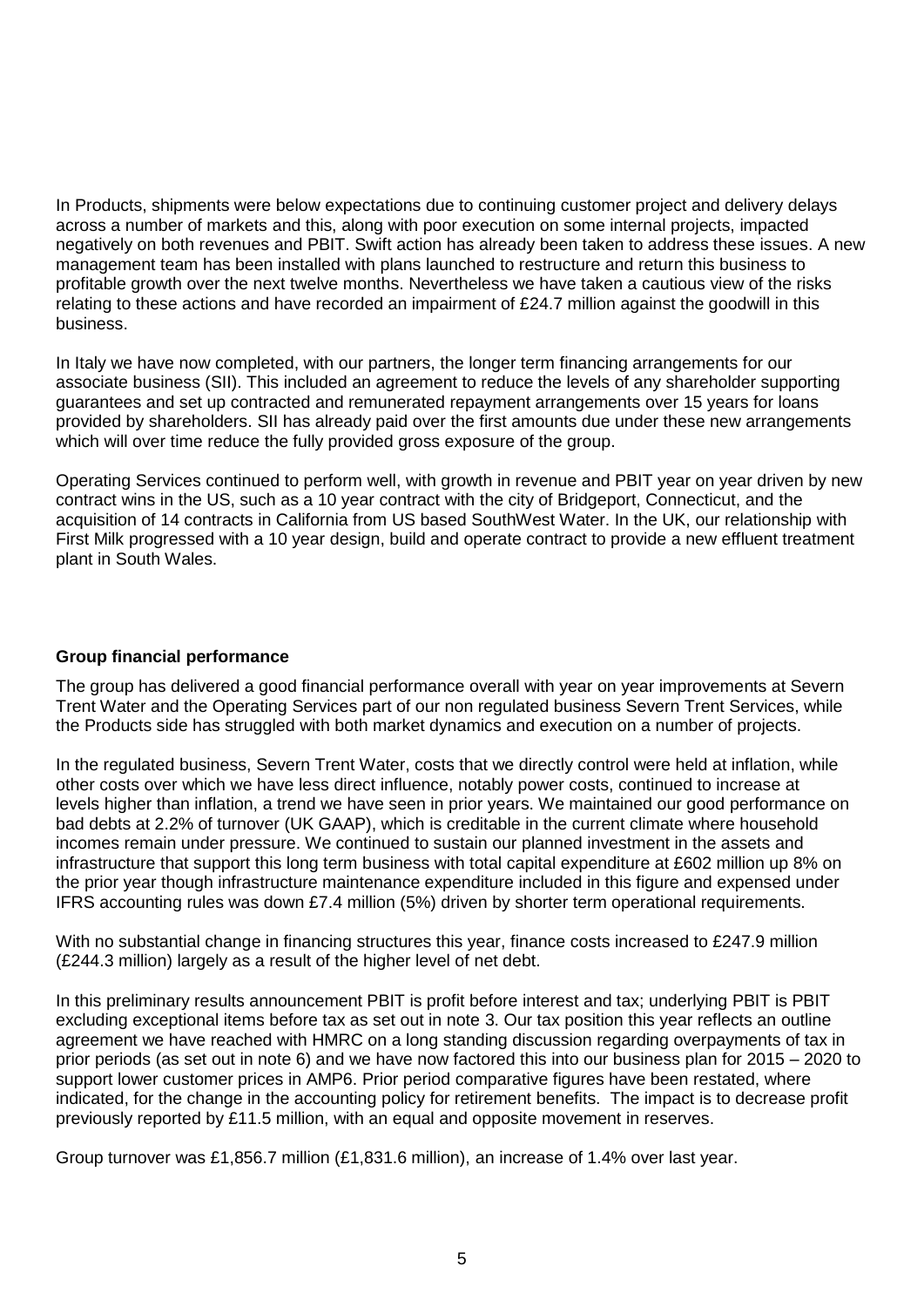Underlying group PBIT increased by 4.3% to £516.8 million (£495.4 million). The primary factors affecting underlying PBIT are described in the commentary on Severn Trent Water and Severn Trent Services below.

There were net exceptional items before tax of £44.4 million (£5.8 million). Group PBIT decreased 3.5% to £472.4 million (£489.6 million).

# **Regulated - Severn Trent Water**

Turnover in Severn Trent Water increased by 2.2% in 2013/14, to £1,544.8 million. Prices were increased by 1% less than November 2012 inflation of 3.0% from 1 April 2013 which gave rise to an increase in turnover of £29.8 million. The 2013 dry summer led to higher consumption from metered customers which increased turnover by £7.1 million year on year. Growth, net of the impact of meter optants, increased turnover by £1.3 million which was offset by other decreases amounting to £4.4 million.

Underlying PBIT increased by 4.0% to £518.6 million.

Operating costs increased by 3.1% to £600.3 million in line with expectations. Depreciation increased by £3.3 million due to the impact of capital expenditure increasing the size of the asset base and there was a decrease in infrastructure renewals expenditure of £7.4 million.

Directly managed costs increased in line with the level of inflation at 3.0% year on year, while indirectly managed costs, over which we have less control, increased by 3.2%.

|                               | 2014<br>2013 |        | Increase/ (decrease) |       |
|-------------------------------|--------------|--------|----------------------|-------|
|                               | £m           | £m     | £m                   | %     |
| Directly managed costs        |              |        |                      |       |
| Employee costs                | 238.6        | 226.6  | 12.0                 | 5.3   |
| Hired and contracted          | 154.1        | 147.5  | 6.6                  | 4.5   |
| Raw materials and consumables | 42.5         | 43.4   | (0.9)                | (2.1) |
| Other                         | 48.8         | 49.5   | (0.7)                | (1.4) |
| Costs capitalised             | (92.6)       | (87.1) | (5.5)                | 6.3   |
|                               | 391.4        | 379.9  | 11.5                 | 3.0   |
| Indirectly managed costs      |              |        |                      |       |
| <b>Bad debts</b>              | 31.3         | 31.8   | (0.5)                | (1.6) |
| Power                         | 65.3         | 60.6   | 4.7                  | 7.8   |
| Rates and service charges     | 112.3        | 110.1  | 2.2                  | 2.0   |
|                               | 208.9        | 202.5  | 6.4                  | 3.2   |
| <b>Operating costs</b>        | 600.3        | 582.4  | 17.9                 | 3.1   |

Overall net labour costs, including hired and contracted and after costs capitalised, were 4.6% higher period on period. Raw materials and consumables were lower than the prior year primarily due to savings within waste water.

Bad debts remained stable at 2.2% of turnover (UK GAAP) due to our continuing proactive approach and range of social tariffs to help customers pay their bills. The increase in power costs arose due to higher strike prices on our energy swaps.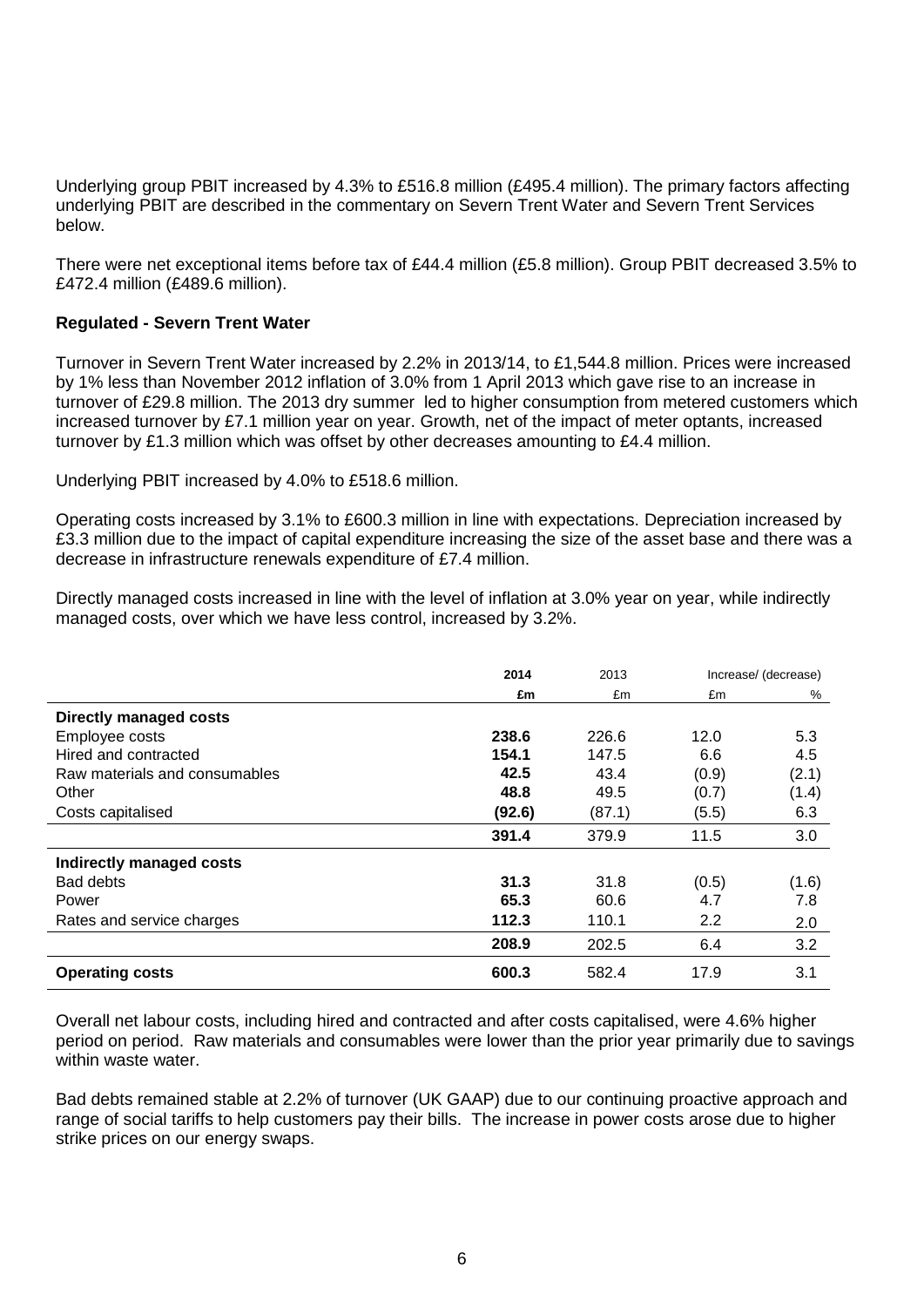During the year, Severn Trent Water invested £602.1 million (£555.4 million) (UK GAAP, net of grants and contributions) in fixed assets and maintaining and improving its infrastructure network. Included in this total was net infrastructure maintenance expenditure of £140.3 million (£147.7 million), charged to the income statement under IFRS.

### **Non-regulated – Severn Trent Services**

|                                      | 2014           | 2013   | Increase/<br>(decrease) |
|--------------------------------------|----------------|--------|-------------------------|
|                                      | £m             | £m     | %                       |
| <b>Turnover</b>                      |                |        |                         |
| Services as reported                 | 311.4          | 328.5  | (5.2%)                  |
| Structural changes                   |                | (21.1) |                         |
| Impact of exchange rate fluctuations |                | 0.1    |                         |
| Like for like                        | 311.4          | 307.5  | 1.3%                    |
|                                      |                |        | Increase/               |
|                                      | 2014           | 2013   | (decrease)              |
|                                      | £m             | £m     | %                       |
| <b>Underlying PBIT</b>               |                |        |                         |
| Services as reported                 | 7.1            | 12.6   | (43.7%)                 |
| Structural changes                   | $\blacksquare$ | 1.2    |                         |
| Like for like                        | 7.1            | 13.8   | (48.6%)                 |

In Severn Trent Services there was like for like growth in sales but underlying PBIT, measured on the same basis, was lower.

The like for like results show the prior year results using current year exchange rates and exclude the amounts in the prior year that arose from the Analytical Services and Metering Services businesses, which were sold in that year.

Performance was mixed. Operating Services performed well and like for like turnover was £209.9 million, an increase of 8.0% compared to the prior year. However, in Water Purification shipments were below expectations due to continuing customer project and delivery delays leading to lower like for like turnover at £101.5 million, a decrease of 10.3% compared to the prior year.

Both businesses were impacted by net exceptional costs totalling £31.5 million, the detail of which is in the exceptional items section below.

# **Corporate and other**

Corporate overheads amounted to £13.6 million (£14.6 million). Our other businesses generated an underlying profit of £2.5 million (loss of £2.7 million). This included an underlying profit on our captive insurance activity of £2.3 million (loss of £1.8 million) and an underlying loss of £0.4 million (loss of £0.9 million ) in our renewables business arising mainly from new investment feasibility and other similar costs taken to charge. There were exchange losses in Corporate of £0.7 million (gains of £0.4 million).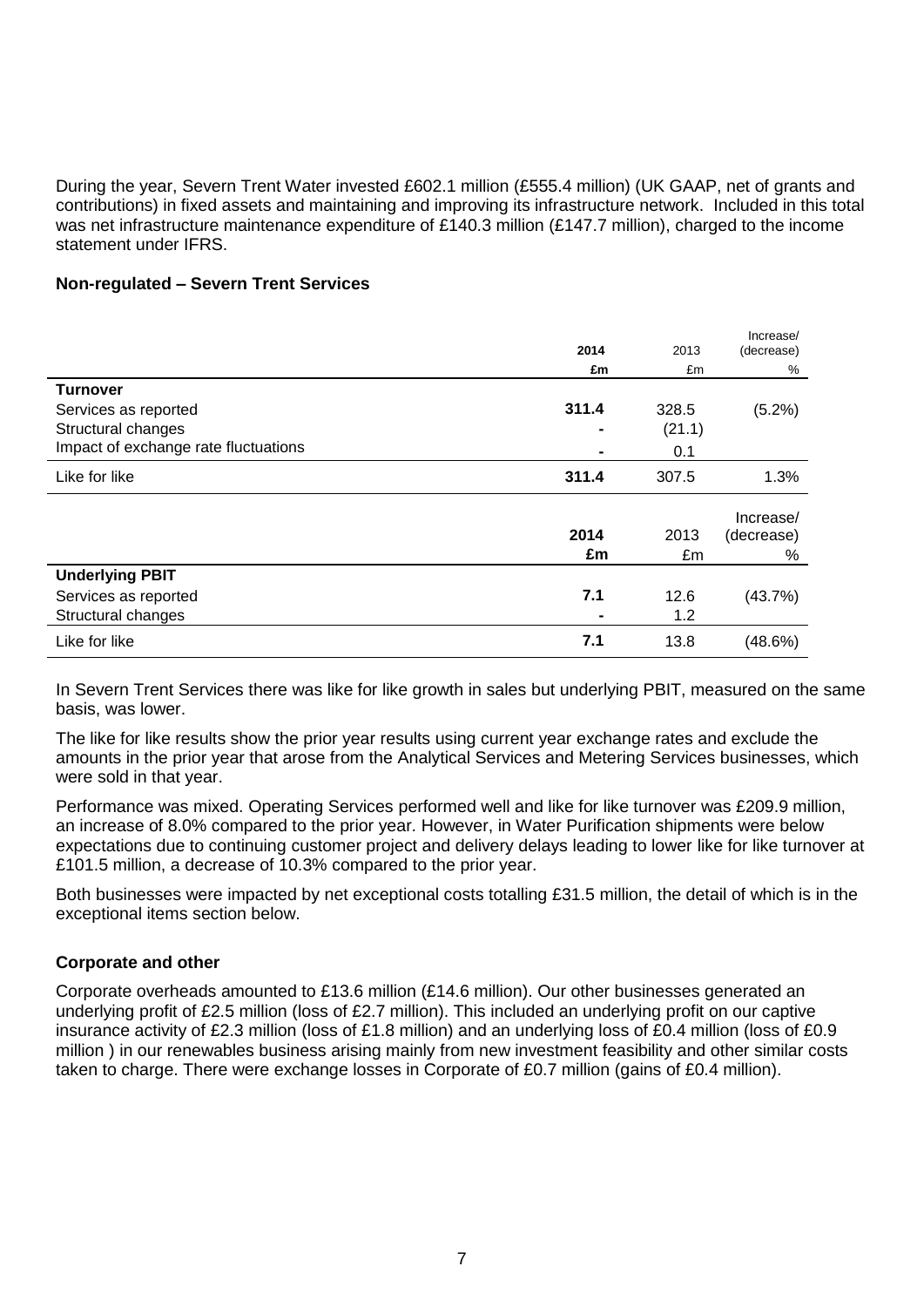# **Exceptional items before tax**

There were net exceptional operating costs in the year to 31 March 2014 of £44.4 million (£4.3 million) which are described in further detail below and in the prior year in Severn Trent Services a net exceptional loss on disposal of businesses of £1.5 million.

Exceptional operating items included:

- In Severn Trent Water, a profit of £8.2 million arising from the disposal of a number of properties;
- In Severn Trent Services exceptional costs of £31.5 million comprising:
	- o In Water Purification, a goodwill impairment of £24.7 million as the prospects for this business depend on the successful execution of a plan to reduce the structural cost base of the business and move it closer to growth markets. Management has taken a cautious view of the risks of delivery of the expected benefits of this plan and, in line with the requirements of accounting standards, has not included these benefits in its assessment of the recoverability of the goodwill. At 31 March 2014 the group was committed to restructuring costs of £3.4 million arising from the implementation of this plan. A write down of software development costs of £2.4 million arising from the termination of a planned ERP system replacement that will no longer be required as a result of this reorganisation has also been recorded as an exceptional cost.
	- $\circ$  In Operating Services costs of £1.2 million arising from the reorganisation of the business in the UK following the acquisition of Costain's minority share in that business and £1.0 million in Italy to complete a reorganisation of the senior management structure commenced in the prior year.
	- $\circ$  Release of £1.2 million from a provision recorded in the prior year for a commercial legal dispute that was settled in the current year for an amount lower than had been estimated.
- In Corporate there were exceptional costs of £18.7 million arising from advisory, legal and other services related to LongRiver Partners approach and an additional provision of £2.4 million relating to potential liabilities from warranties granted on disposal of a business in a prior year.

# **Net finance costs**

The group's net finance costs were £247.9 million, compared with £244.3 million in the prior year.

The effective interest rate, including index linked debt, for 2013/14 was 5.8% (5.9%). The cash interest rate was 4.9% (4.9%). The non-cash interest charge was lower year on year following repayment of an index linked loan during the year. This was offset by an increased cash interest charge on a higher level of net debt. Changes to the accounting standard IAS19 have resulted in an increase of £17.2 million in net pension finance cost (prior year figures have been restated by £12.4 million to reflect these changes).

# **Gains/(losses) on financial instruments**

The group uses financial derivatives solely to hedge risks associated with its normal business activities including:

- Exchange rate exposure on borrowings denominated in foreign currencies;
- Interest rate exposures on floating rate borrowings; and
- Exposures to increases in electricity prices.

Accounting rules require that these derivatives are revalued at each balance sheet date and, unless the criteria for cash flow hedge accounting are met, the changes in value are taken to the income statement. If the risk that is being hedged does not impact the income statement in the same period then an accounting mismatch arises from the hedging activities and there is a net charge or credit to the income statement.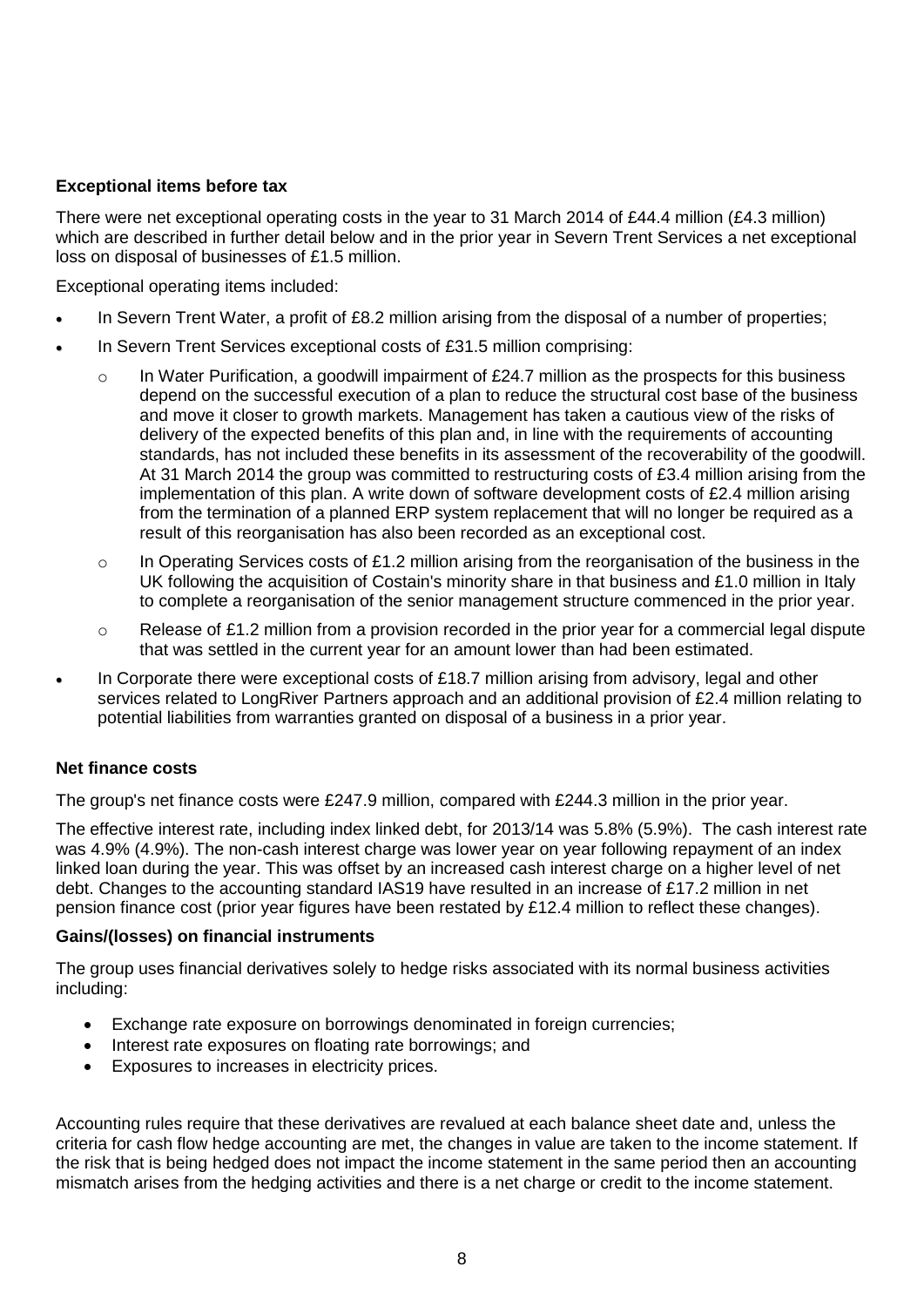Where the derivatives are held to their full term, these mismatches are expected to net out. Furthermore, the changes in value that are recorded during the lives of the derivatives, unless crystallised, do not represent cash flows. Therefore the group presents adjusted earnings figures that exclude these non-cash items. An analysis of the amounts credited to the income statement in the period is presented in note 5 to the financial statements.

# **Profit before tax**

Underlying group profit before tax increased by 7.1% to £269.1 million (£251.3 million). Group profit before tax was £282.7 million (£200.2 million).

# **Taxation**

The current year tax charge for 2013/14 before exceptional items was £56.5 million (charge of £27.9 million). This includes a charge of £9.3 million arising from adjustments to prior year tax computations. In the previous year adjustments to prior year tax computations resulted in a current tax credit of £29.2 million due primarily to an industry agreement over the treatment of infrastructure income in those computations. The deferred tax charge before exceptional tax was £21.5 million (credit of £8.2 million).

An exceptional current tax credit of £59.2 million has been recognised, reflecting the anticipated refund of overpayment of tax in prior periods as HMRC has now agreed that certain capital expenditure within our water and waste water treatment works is eligible for capital allowances as plant and machinery. This has also resulted in an exceptional deferred tax credit of £56.2 million.

There was a further exceptional credit to deferred tax of £114.8 million (£36.7 million) arising from the reduction in corporation tax rate from 23% to 21% with effect from 1 April 2014 and then to 20% from 1 April 2015.

In the prior year the group's UK subsidiary companies adopted the new accounting standard FRS 101, which changed the basis for those companies' corporation tax computations. The most significant impact of this change is that certain amounts that had been taxed in previous years were recognised as profits and will be taxed in future periods. Therefore, to prevent such items being taxed twice, the tax already paid on such items was repayable. The impact of this change was an exceptional credit in the prior year of £40.5 million to current tax and an exceptional charge of £38.8 million to deferred tax.

The total tax credit for the year was £152.2 million (credit of £18.7 million).

See note 6 for further detail.

The underlying effective rate of current tax, excluding prior year credits, exceptional tax credits and tax on exceptional items and financial instruments, calculated on profit before tax, exceptional items before tax and gains/(losses) on financial instruments was 17.3% (25.4%).

We expect the effective rate of current tax, as defined above, for 2014/15 to be in the range of 20% to 22%.

# **Profit for the year and earnings per share**

Profit for the year was £434.9 million (£218.9 million).

Adjusted basic earnings per share (before exceptional items, gains/(losses) on financial instruments and deferred tax) were 88.4 pence (92.6 pence) (see note 8). Although underlying profit before tax was higher year on year, the previous year current tax charge benefited from a large prior year current tax credit and so adjusted earnings per share are lower year on year. Basic earnings per share were 182.1 pence (90.9 pence).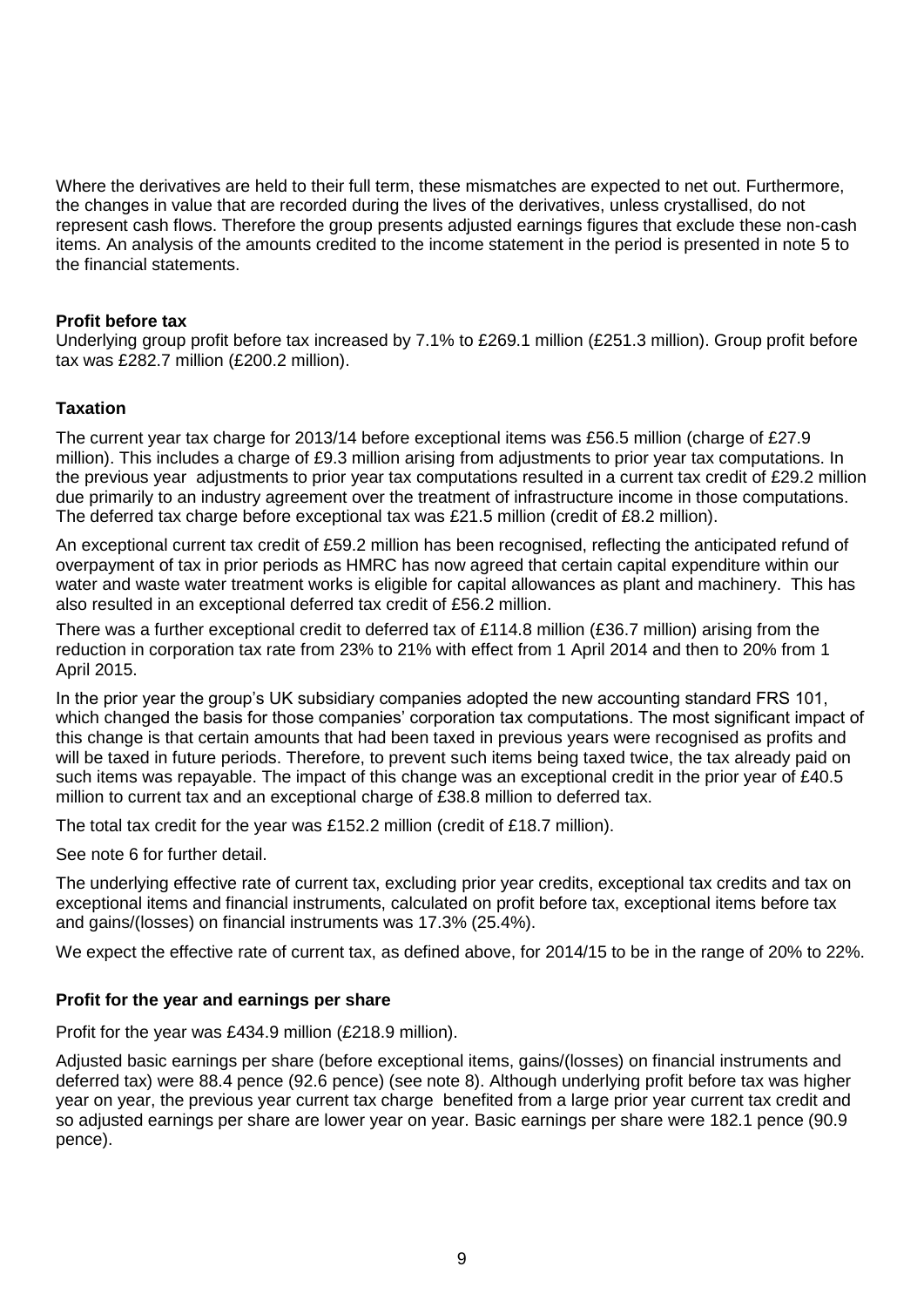# **Cash flow**

|                                         | 2014<br>£m | 2013<br>£m      |
|-----------------------------------------|------------|-----------------|
| Cash generated from operations          | 730.2      | 731.2           |
|                                         | (463.9)    | (401.8)         |
| Net capital expenditure                 | (204.5)    |                 |
| Net interest paid                       | 27.2       | (233.4)         |
| Tax received/(paid)<br>Other cash flows | (0.6)      | (72.5)<br>(0.5) |
| Free cash flow                          | 88.4       | 23.0            |
| Acquisitions and disposals              | (11.4)     | 11.1            |
| <b>Dividends</b>                        | (185.3)    | (322.0)         |
| Net issue of shares                     | 2.3        | 5.3             |
| Change in net debt from cash flows      | (106.0)    | (282.6)         |
| Non cash movements                      | (44.2)     | (46.9)          |
| Change in net debt                      | (150.2)    | (329.5)         |
| Net debt 1 April                        | (4, 297.3) | (3,967.8)       |
| Net debt at 31 March                    | (4, 447.5) | (4, 297.3)      |
| Net debt comprises:                     |            |                 |
| Cash and cash equivalents               | 123.2      | 403.6           |
| <b>Bank overdrafts</b>                  |            | (0.4)           |
| Cross currency swaps hedging debt       | 51.4       | 100.7           |
| Bank loans                              | (594.9)    | (758.7)         |
| Other Ioans                             | (3,826.0)  | (3,840.9)       |
| Finance leases                          | (201.2)    | (201.6)         |
|                                         | (4, 447.5) | (4, 297.3)      |

Cash generated from operations was £730.2 million (£731.2 million). Capital expenditure net of grants and proceeds of sales of fixed assets was £463.9 million (£401.8 million). Net interest paid decreased to £204.5 million (£233.4 million).

In the first part of the year the group made payments of tax, however, the exceptional credits in prior periods arising from the water industry's outline agreement with HMRC resulted in tax refunds in the second half of the year. In total the group paid £48.5 million of tax and received tax refunds of £75.7 million resulting in net tax received of £27.2 million.

Net debt at 31 March 2014 was £4,447.5 million (£4,297.3 million). Balance sheet gearing (net debt/net debt plus equity) at the year end was 80.3% (83.6%). Net debt, expressed as a percentage of RCV at 31 March 2014 of £7,618 million was 58.4% (58.4%). The group's net interest charge, excluding gains/(losses) on financial instruments and net finance costs from pensions, was covered 3.3 times (3.2 times) by profit before interest, tax, depreciation and exceptional items, and 2.1 times (2.0 times) by underlying PBIT.

Following the introduction of the new accounting standard, IFRS 13 'Fair Value Measurement', the group is required to amend its approach to estimating the fair value of its debt instruments to comply with the new standard which now places more emphasis on quoted prices in active markets rather than expected cash flows discounted using rates derived from market data. The fair value of net debt at 31 March 2014 is estimated to be £4,799.8 million (£4,880.4 million) compared to the book value of £4,447.5 million (£4,297.3 million).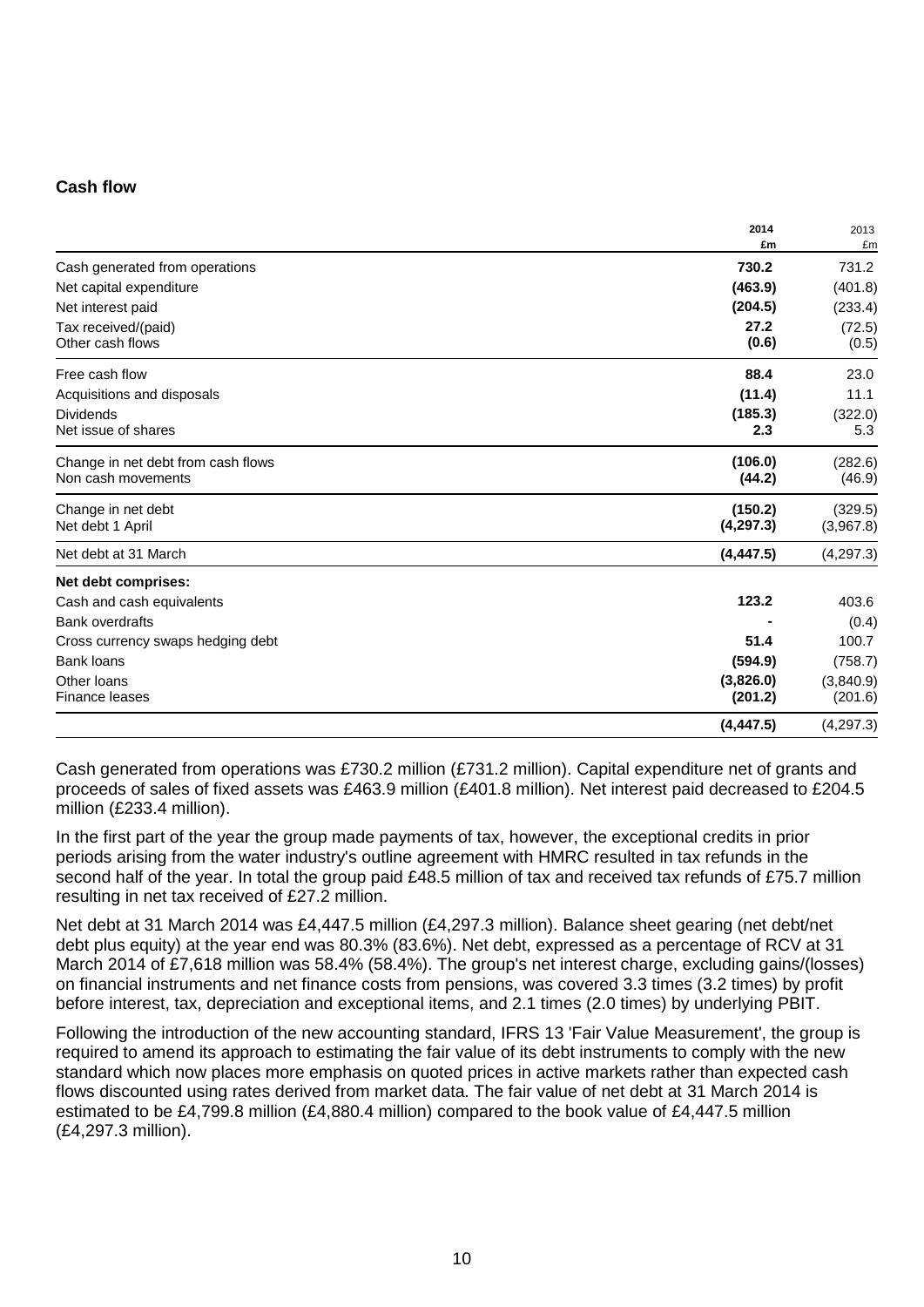# **Treasury management and liquidity**

The group's principal treasury management objectives are:

- to access a broad range of sources of finance to obtain both the quantum required and lowest cost compatible with the need for continued availability;
- to maintain an investment grade credit rating; and
- to maintain a flexible and sustainable balance sheet structure.

The group continues to carefully monitor liquidity. At 31 March 2014 the group had £123.2 million (£403.6 million)in cash and cash equivalents and committed undrawn facilities amounting to £500 million (£500 million). Average debt maturity is around 16 years. The group is funded for its investment and cash flow needs up to January 2015 without recourse to committed facilities or new debt.

Cash is invested in deposits with highly rated banks and liquidity funds and the list of counterparties is regularly reviewed.

The group's current policy for the management of interest rate risk requires that not less than 45% of the group's borrowings should be at fixed interest rates, or hedged through the use of interest rate swaps or forward rate agreements. At 31 March 2014, interest rates for 77% of the group's net debt of £4,447.5 million were fixed.

The group holds interest rate swaps with a net notional principal of £591.4 million and cross currency swaps with a net notional principal of £610.2 million which economically act to hedge the interest rate risk on floating rate debt or the exchange rate risk on certain foreign currency borrowings. However, the swaps do not meet the hedge accounting rules of IAS 39 and therefore the changes in fair value are taken to gains/(losses) on financial instruments in the income statement. During the year there was a credit of £66.7 million in relation to these instruments.

The group has entered into a series of forward starting interest rate swaps with a notional principal amount of £450 million that hedge the interest rate risk on the anticipated borrowing requirements of Severn Trent Water for AMP5. These swaps are treated as cash flow hedges and the changes in fair value are taken to other comprehensive income. During the year swaps with a notional principal amount of £225 million reached their start dates. Hedge accounting for these swaps was terminated as at 1 April 2013 because the group was not able to identify specific debt instruments that would qualify as the hedged items in a future hedging relationship. The fair value held in other comprehensive income at the date of termination will be amortised to the income statement over their remaining lives.

The group manages its electricity costs through a combination of self generation forward price contracts and financial derivatives. All of our external power requirements for the first four years of AMP5 and most of the remaining year have been hedged in this way, at prices below those allowed in the Final Determination.

The group's long term credit ratings are:

|                     | Severn    | Severn<br>Trent |
|---------------------|-----------|-----------------|
| Long term ratings   | Trent Plc | Water           |
| Moody's             | Baa1      | A3              |
| Standard and Poor's | BBB-      | BBB+            |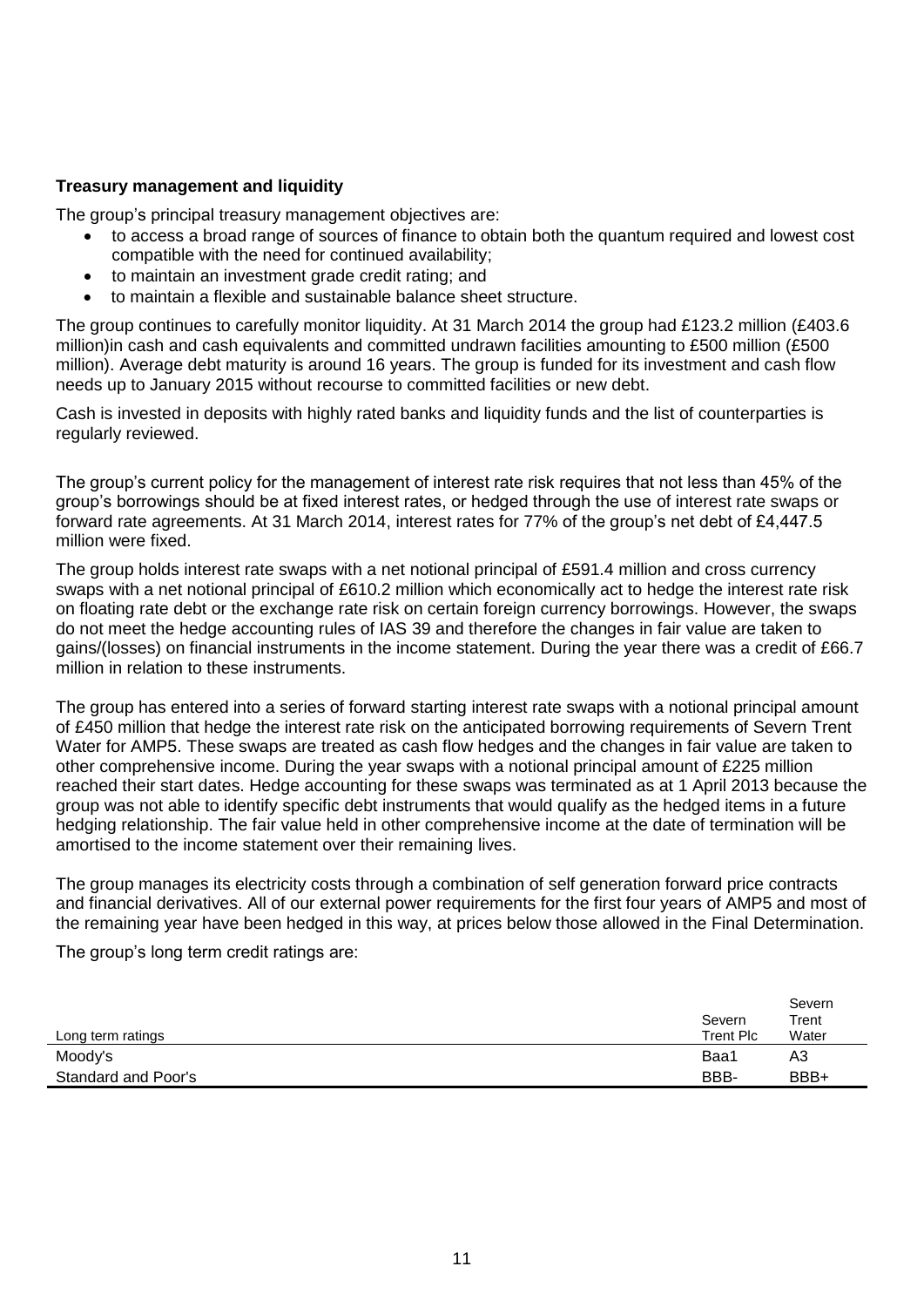### **Pensions**

The group operates two defined benefit pension schemes, of which the UK Severn Trent Pension Scheme (STPS) is by far the largest. Formal triennial actuarial valuations and funding agreements as at 31 March 2013 for the STPS and the other smaller defined benefit pension scheme have been agreed and renewed in the year. Deficit reduction contributions in total include a payment of £40 million in 2013/14, £35 million in 2014/15, £15 million in 2015/16 and then £12 million per annum in subsequent years to 2024/25. Further payments of £8 million per annum through an asset backed funding arrangement will also continue to 31 March 2032.

As previously announced, the final salary sections of the pension schemes will close to future accrual on 31 March 2015. The final salary sections were closed to new entrants in 2006. Consequently the age profile of scheme participants is expected to rise and hence service costs are also expected to rise until future accrual ceases in March 2015.

A new defined contribution pension scheme has been established and members of the defined benefit pension schemes will then become members of the new defined contribution pension scheme. The existing defined contribution pension scheme will also be replaced by the new pension arrangements with effect from 1 April 2015. From 1 April 2012 new employees have been automatically enrolled into this scheme and those employees who were not members of a Severn Trent scheme were automatically enrolled into this scheme from 1 April 2013.

The key actuarial assumptions for the defined benefit schemes have been updated for these accounts. On an IAS 19 basis, the estimated net position of the schemes was a deficit of £348.3 million as at 31 March 2014. This compares to a deficit of £383.7 million as at 31 March 2013. The movements in the net deficit are summarised in note 9. The funding level has increased to 84.0% (81.8%).

The major assumptions used in the valuation of the defined benefit pension schemes were as follows:

|                                                                                       | 2014 | 2013 |
|---------------------------------------------------------------------------------------|------|------|
| Price inflation                                                                       | 3.3% | 3.2% |
| Pension increases in payment                                                          | 3.3% | 3.2% |
| Pension increases in deferment                                                        | 3.3% | 3.2% |
| Discount rate                                                                         | 4.4% | 4.4% |
| Remaining life expectancy for members currently aged 65 (years)                       |      |      |
| - men                                                                                 | 21.3 | 21.5 |
| -women                                                                                | 24.4 | 24.6 |
| Remaining life expectancy for members currently aged 45 upon retirement at 65 (years) |      |      |
| - men                                                                                 | 22.6 | 22.7 |
| -women                                                                                | 26.0 | 26.2 |

The following table summarises the estimated impact on scheme liabilities resulting from changes to key actuarial assumptions whilst holding all other assumptions constant.

|               | Assumption Change in assumption           | Impact on scheme liabilities     |
|---------------|-------------------------------------------|----------------------------------|
| Discount rate | Increase/decrease by 0.1%                 | Decrease/increase by £38 million |
|               | Price inflation Increase/decrease by 0.1% | Increase/decrease by £35 million |
| Mortality     | Increase in life expectancy by 1 year     | Increase by £55 million          |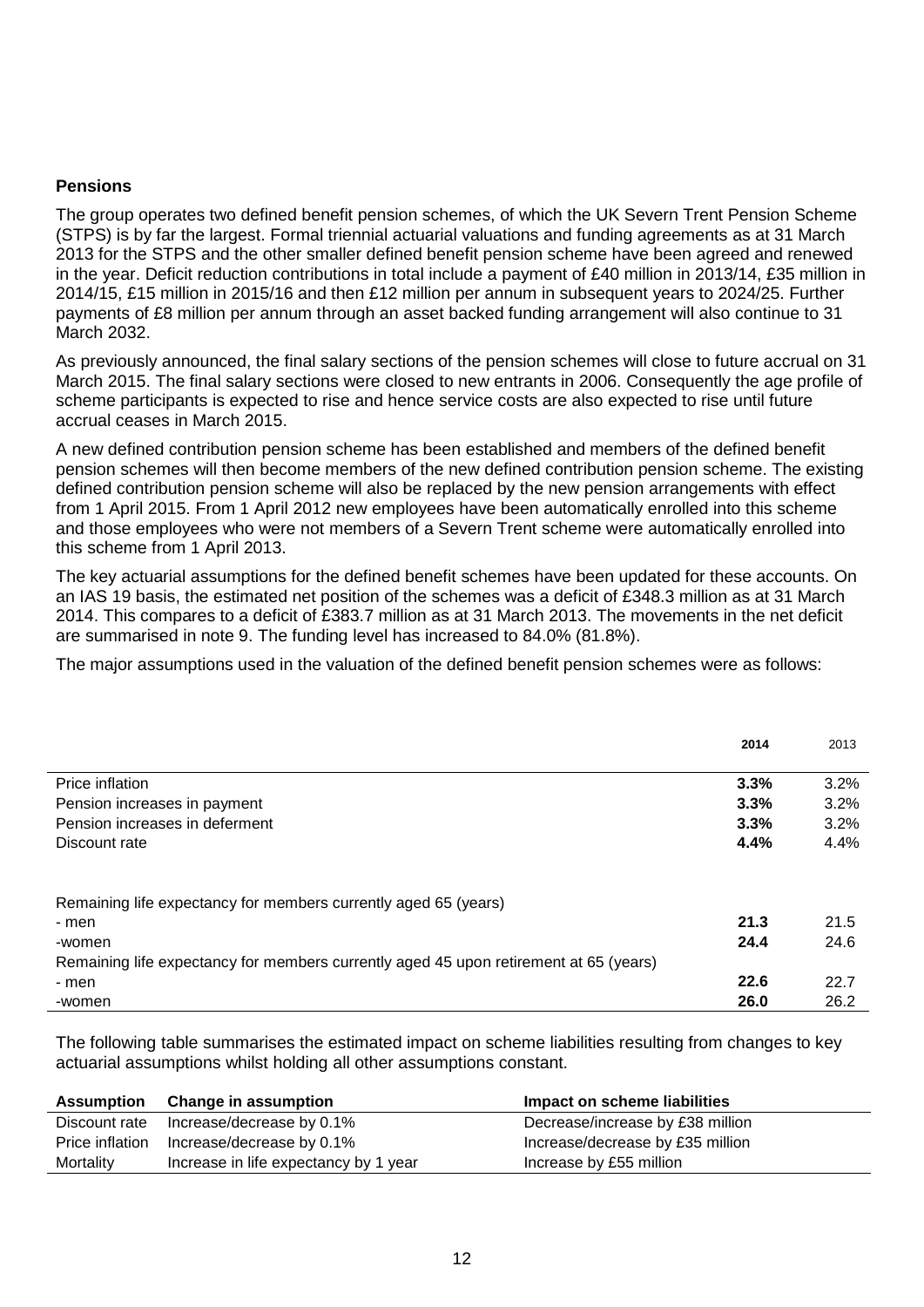# **Exchange rates**

The trading results of overseas subsidiaries are translated to sterling at the average rate of exchange ruling during the period and their net assets are translated at the closing rate on the balance sheet date. The impact of changing exchange rates on net assets was immaterial. Details of the impact of changing exchange rates on turnover and underlying PBIT are set out in the commentary on Severn Trent Services above.

### **Dividend**

In line with its AMP 5 policy of increasing the dividend by RPI+3% until March 2015, using November RPI of the prior year, the board has proposed a final ordinary dividend of 48.24 pence (45.51 pence). This would give a total ordinary dividend for the year of 80.40 pence, an increase of 6.0% over the 2012/13 total ordinary dividend (75.85 pence). The final ordinary dividend is payable on 25 July 2014 to shareholders on the register at 20 June 2014. The policy for the remainder of the AMP5 period remains unchanged.

### **Regulatory Update**

On 2 December 2013 Severn Trent Water submitted its business plan for 2015-2020 to Ofwat. Ofwat announced on 10 March that Severn Trent Water's business plan had not been rated as pre-qualified for Enhanced status and on 4 April published further detail on its assessment of company plans.

As noted in our publication on 17 April, we have a number of challenges to address in our plan for 2015- 2020. These include, legacy adjustments for AMP5, outcome delivery incentives (ODIs) and in particular one element of wholesale water costs, namely the Birmingham strategic resilience project, which accounts for £255 million of totex (total expenditure) over the 5 years.

In order to ensure there is sufficient time and opportunity to fully engage with Ofwat Severn Trent Water has decided to submit its revised plan to Ofwat on 27 June. Once we have submitted our plan we will publish an RNS announcement detailing the key components.

We expect a draft determination from Ofwat on 29 August, followed by a final determination on 12 December 2014. Only after that date will we be able to decide and communicate our new dividend policy.

We look forward to continuing our constructive and positive dialogue with Ofwat, our customer challenge group, the Severn Trent Water Forum, and other stakeholders over the coming weeks.

The Water Act is now on the statute books. Among other measures, it provides the framework for allowing all commercial and public sector entities to choose their retail supplier by April 2017. Non-household retail separation will also be allowed and wholesale competition will be introduced for raw water and sludge. Severn Trent has anticipated and supported these changes and will look to capture opportunities that competition in these markets will bring. With the legislative framework in place, our priority now is to work with our regulators and other stakeholders to develop the detail for how these new markets will function.

### **Principal risks and uncertainties**

The board considers the principal risks and uncertainties affecting the business activities of the group to be those detailed below:

### **Customer Perception:**

- Effectively improving and maintaining our levels of customer service in order to deliver what our customers tell us they want.
- Taking full advantage of the opportunities presented by the opening up of the business retail market to competition.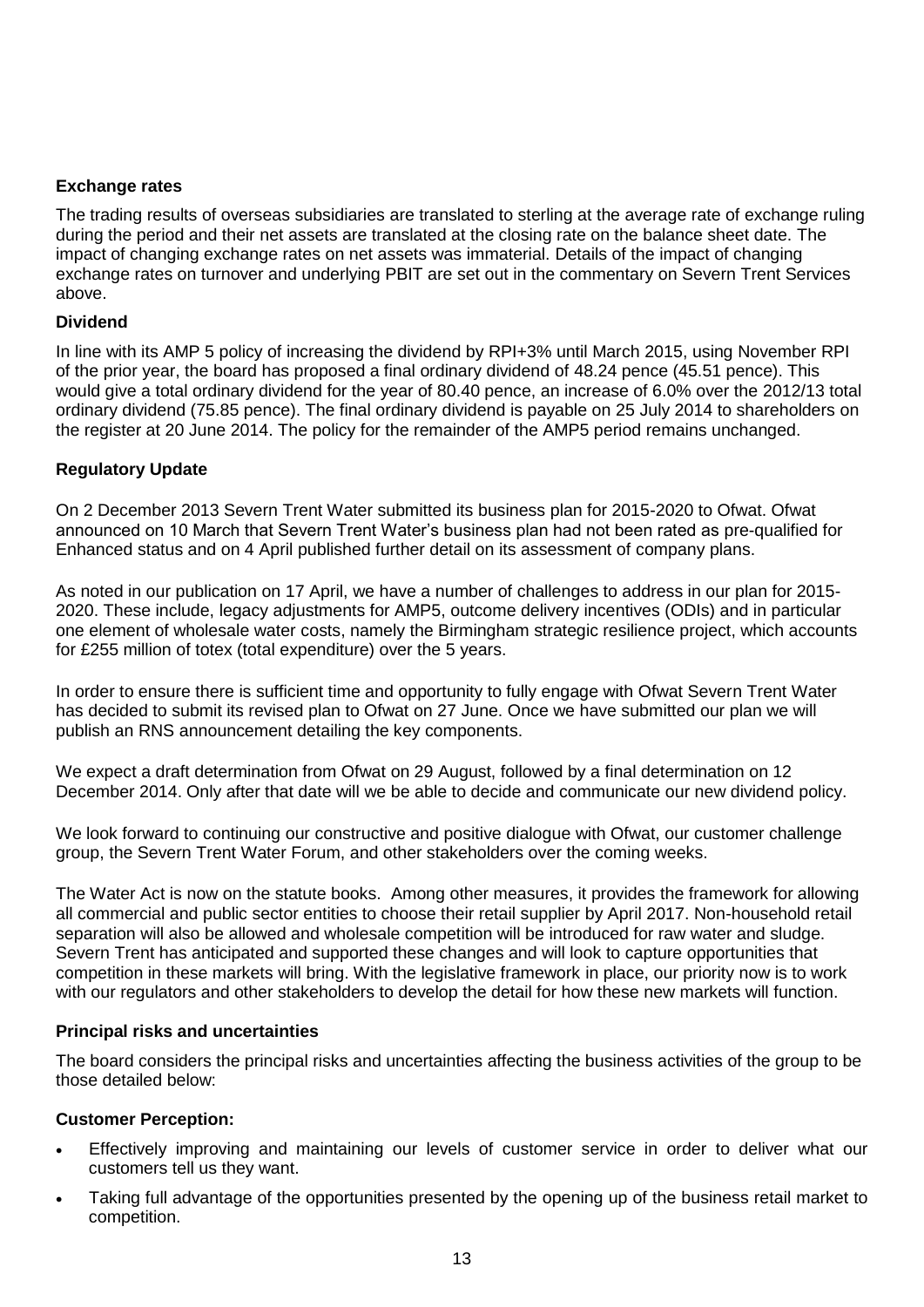# **Legal and Regulatory Environment:**

- Effectively anticipating and/or influencing future developments in the UK Water industry in order for our business plans to remain sustainable.
- Developing and delivering a 5-year business plan which is acceptable to Ofwat, our customers and other stakeholders and which is financeable within the assumptions we have used.
- The regulatory landscape is complex and subject to on-going change. There is a risk that processes may fail or that our processes may not effectively keep pace with changes in legislation, leading to the risk of non-compliance.

### **Operations, assets and people:**

- Failure of our assets or processes, resulting in injury to an employee, contractor, customer or member of the public.
- Achieving all our regulatory targets from Ofwat in relation to ongoing operational performance of our assets failure of which may result in regulatory penalties.
- Inability to provide a continuous supply of quality water to large populations within our area, or asset failure resulting in damage to third party property.

### **Financial risks:**

 Changing demographics and fluctuations in the investment market may affect our ability to fund pensions promises sustainably.

# **Outlook**

# **Regulated business**

Prices at Severn Trent Water rose by 1.5% in April 2014, reflecting November RPI of 2.6% and a k-factor of minus 1.1%.

Consumption across our measured income base is expected to be lower year on year.

We aim to maintain our bad debt level at around 2.2% of turnover and we continue to monitor developments such as unemployment levels and changes to the UK benefits system closely.

Operating costs are expected to rise year on year due to the impact of inflation, increases in quasi taxes and power costs, partially offset by efficiency improvements. Operating expenditure is expected to be in line, on a like for like basis, with the level of the AMP5 Final Determination.

We estimate net capital expenditure (UK GAAP, net of grants and contributions) to complete our AMP5 programme of £2.5 billion will be in the range £510 million to £530 million, including an estimated £15 million related to private drains and sewers The level of net infrastructure renewals expenditure included in this range is expected to be £125 million to £135 million.

### **Non-regulated business**

For our non-regulated business, we expect further growth in Operating Services. In Products we expect to see the benefits of the restructuring programme, which is currently being implemented, through the second half of the year.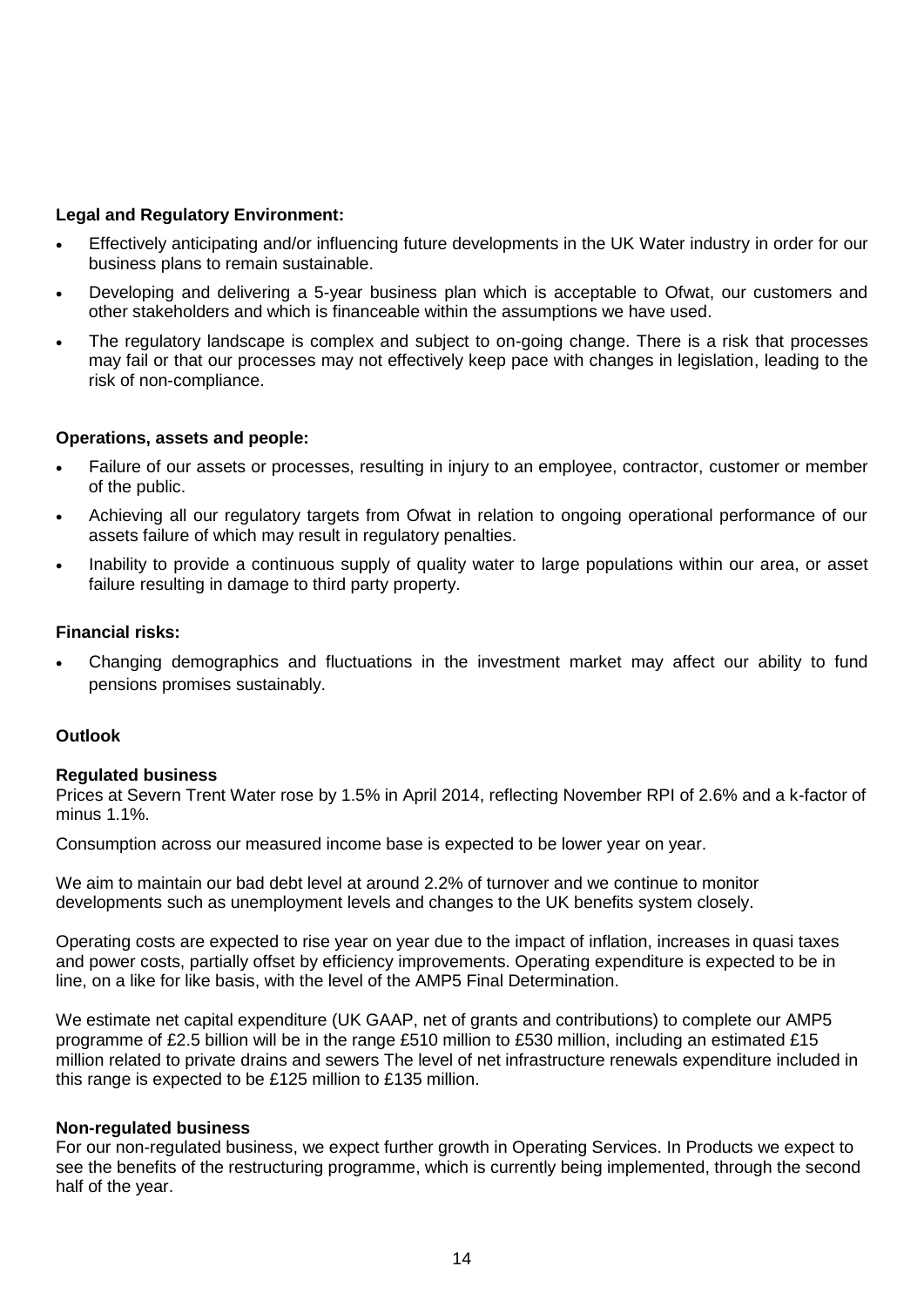# **Group**

The group interest charge is expected to be higher year on year due to a higher level of net debt.

The effective current tax rate for the group is expected to be between 20% and 22%.

Under our dividend policy of RPI+3% growth the dividend is set to be 84.90p, representing growth of 5.6% year on year.

Severn Trent Plc will announce its Interim results for the period ending 30 September 2014 on 25 November 2014.

# **Further information**

For further information, including the group's preliminary results presentation, see the Severn Trent website (www.severntrent.com).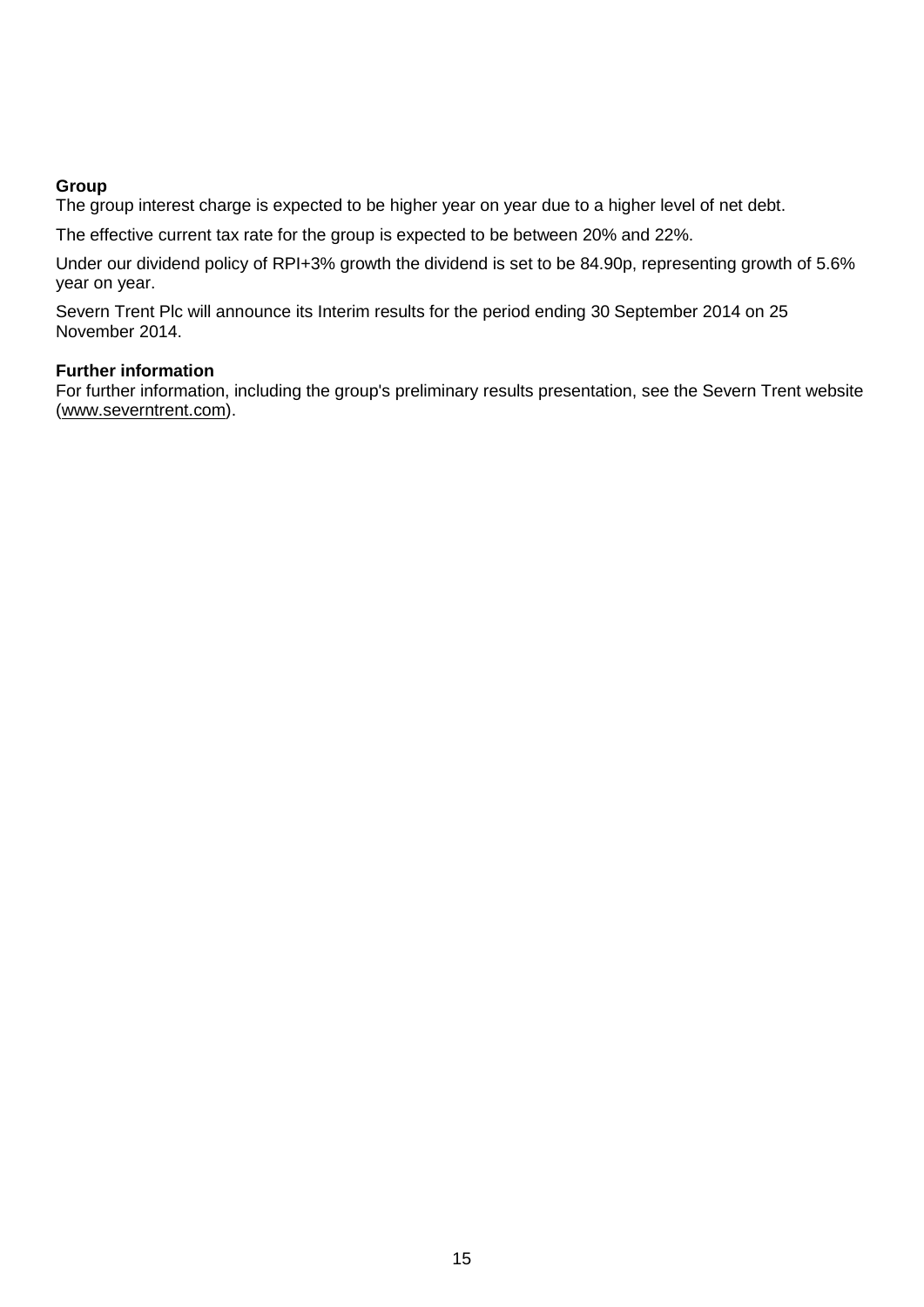### **Consolidated income statement**

### **Year ended 31 March 2014**

|                                                                                  |                | 2014       | 2013       |
|----------------------------------------------------------------------------------|----------------|------------|------------|
|                                                                                  |                |            | Restated   |
| <b>Turnover</b>                                                                  |                | 1,856.7    | 1,831.6    |
| Operating costs before exceptional items                                         |                | (1, 339.9) | (1, 336.2) |
| Exceptional operating costs                                                      | 3              | (44.4)     | (4.3)      |
| <b>Total operating costs</b>                                                     |                | (1, 384.3) | (1,340.5)  |
| Exceptional loss on disposal of business                                         | 3              |            | (1.5)      |
| Profit before interest, tax and exceptional items                                | $\overline{2}$ | 516.8      | 495.4      |
| Exceptional items before interest and tax                                        | 3              | (44.4)     | (5.8)      |
| Profit before interest and tax                                                   |                | 472.4      | 489.6      |
| Finance income                                                                   | 4              | 80.8       | 78.4       |
| Finance costs                                                                    | 4              | (328.7)    | (322.7)    |
| Net finance costs                                                                | 4              | (247.9)    | (244.3)    |
| Gains/(losses) on financial instruments                                          | 5              | 58.0       | (45.3)     |
| Share of results of associates and joint ventures                                |                | 0.2        | 0.2        |
| Profit before tax, gains/(losses) on financial instruments and exceptional items |                | 269.1      | 251.3      |
| Exceptional items before tax                                                     | 3              | (44.4)     | (5.8)      |
| Gains/(losses) on financial instruments                                          | 5              | 58.0       | (45.3)     |
| Profit on ordinary activities before taxation                                    |                | 282.7      | 200.2      |
| Current tax excluding exceptional credit                                         | 6              | (56.5)     | (27.9)     |
| Deferred tax excluding exceptional credit                                        | 6              | (21.5)     | 8.2        |
| Exceptional tax credit                                                           | 6              | 230.2      | 38.4       |
| Total taxation on profit on ordinary activities                                  |                | 152.2      | 18.7       |
| Profit for the year                                                              |                | 434.9      | 218.9      |
| Attributable to:                                                                 |                |            |            |
| Owners of the company                                                            |                | 433.8      | 216.0      |
| Non-controlling interests                                                        |                | 1.1        | 2.9        |
|                                                                                  |                | 434.9      | 218.9      |
| Earnings per share (pence)                                                       |                |            |            |
| <b>Basic</b>                                                                     | 8              | 182.1      | 90.9       |
| <b>Diluted</b>                                                                   | 8              | 181.3      | 90.5       |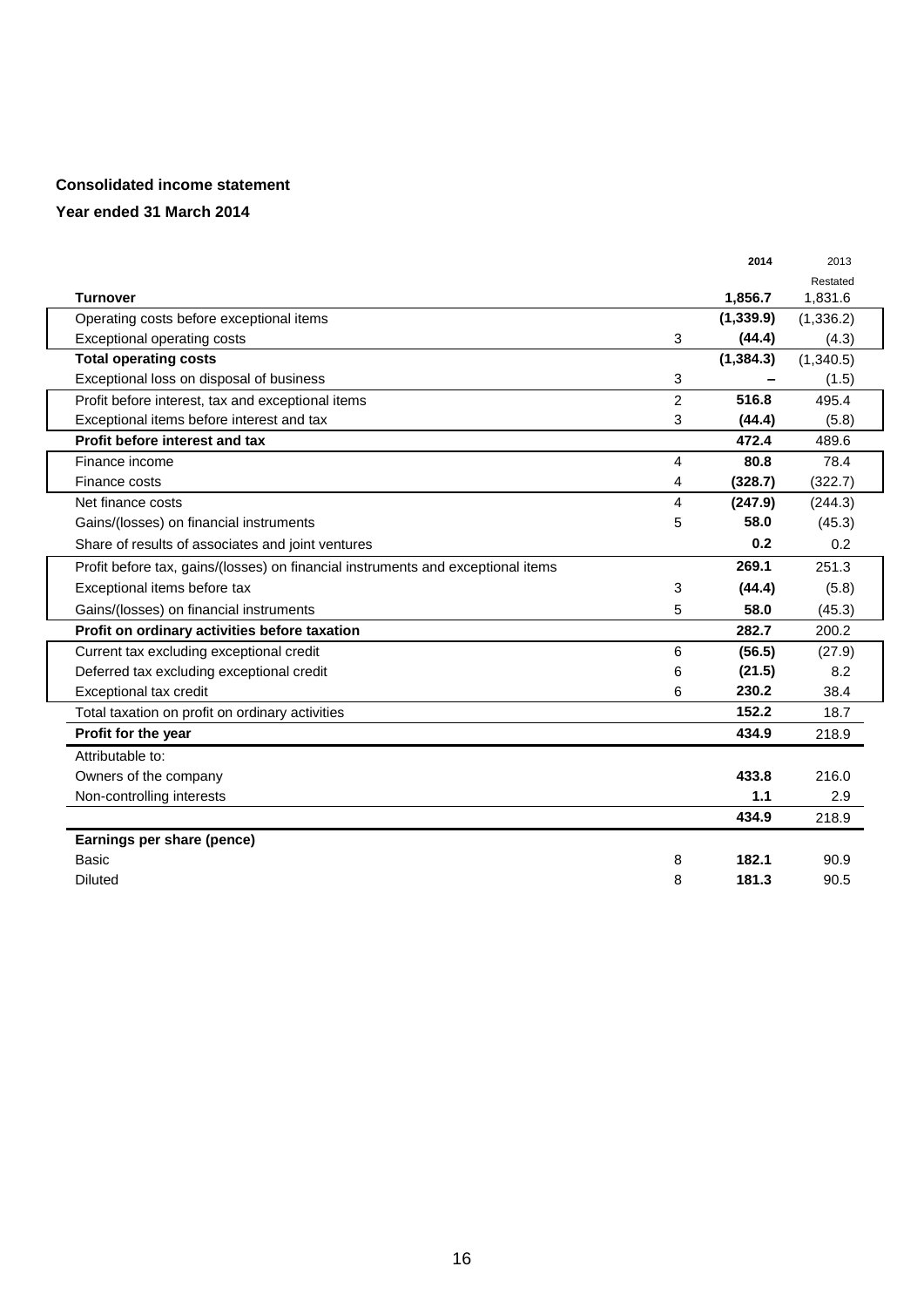# **Consolidated statement of comprehensive income**

**Year ended 31 March 2014**

|                                                                             | 2014   | 2013           |
|-----------------------------------------------------------------------------|--------|----------------|
|                                                                             | £m     | Restated<br>£m |
| Profit for the year                                                         | 434.9  | 218.9          |
| Other comprehensive income                                                  |        |                |
| Items that will not be reclassified to the income statement:                |        |                |
| Net actuarial gain/(loss) on defined benefit pension schemes                | 3.7    | (39.2)         |
| Tax on net actuarial gain/loss                                              | (0.8)  | 9.0            |
| Deferred tax arising on change of rate                                      | (12.3) | (3.4)          |
|                                                                             | (9.4)  | (33.6)         |
| Items that may be reclassified to the income statement:                     |        |                |
| Gain/(loss) on cash flow hedges                                             | 15.1   | (39.0)         |
| Deferred tax on gain/loss on cash flow hedges                               | (3.0)  | 9.0            |
| Amounts on cash flow hedges transferred to the income statement in the year | 8.1    | 14.8           |
| Deferred tax on transfers to income statement                               | (1.6)  | (3.4)          |
| Exchange movement on translation of overseas results and net assets         | (9.7)  | 5.4            |
|                                                                             | 8.9    | (13.2)         |
| Other comprehensive loss for the year                                       | (0.5)  | (46.8)         |
| Total comprehensive income for the year                                     | 434.4  | 172.1          |
| Attributable to:                                                            |        |                |
| Owners of the company                                                       | 434.3  | 168.7          |
| Non-controlling interests                                                   | 0.1    | 3.4            |
|                                                                             | 434.4  | 172.1          |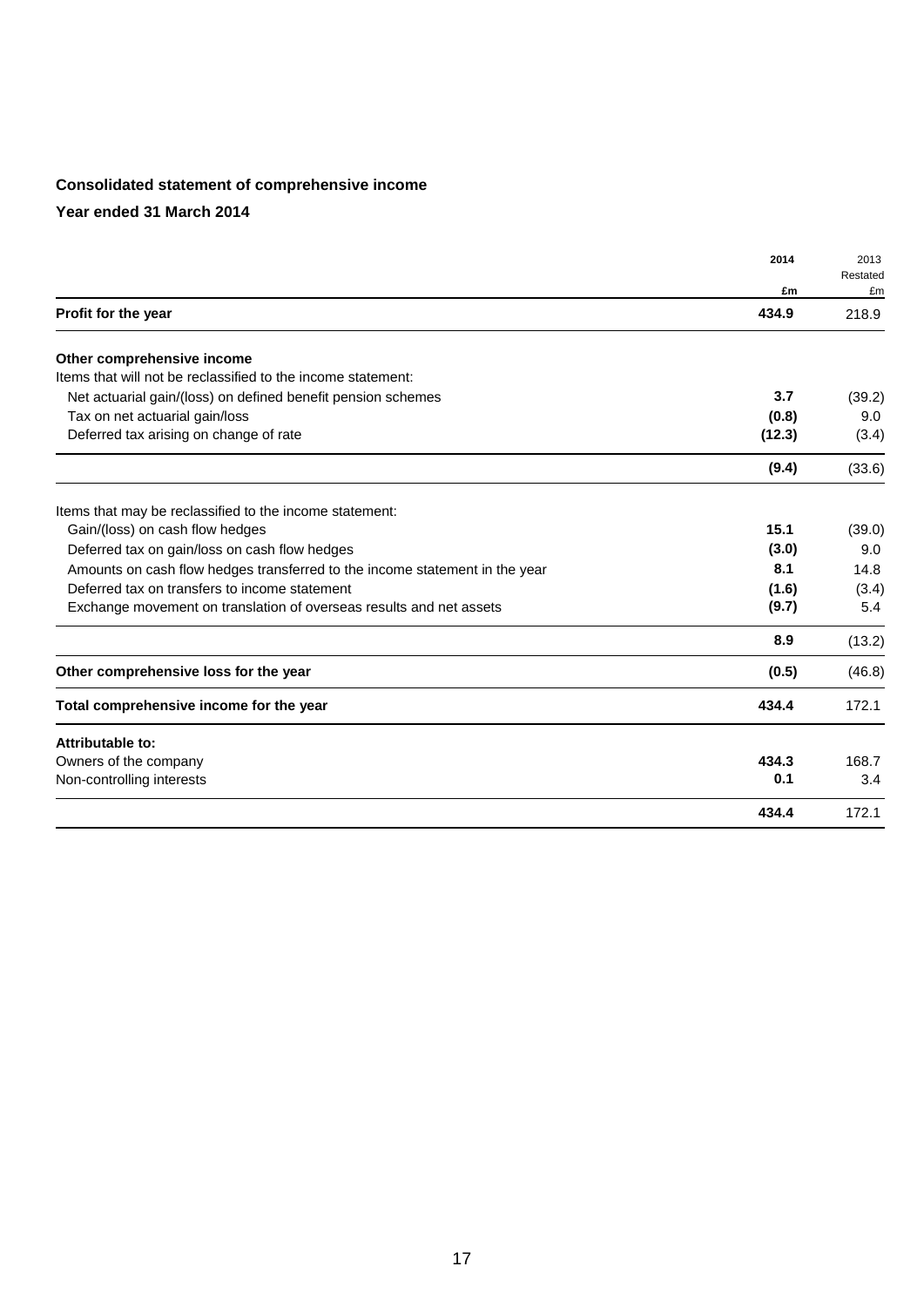# **Consolidated statement of changes in equity**

# **Year ended 31 March 2014**

|                                                                                         |                        | Equity attributable to owners of the company |                         |                            |                          |                                        |                              |
|-----------------------------------------------------------------------------------------|------------------------|----------------------------------------------|-------------------------|----------------------------|--------------------------|----------------------------------------|------------------------------|
|                                                                                         | Share<br>capital<br>£m | Share<br>premium<br>£m                       | Other<br>reserves<br>£m | Retained<br>earnings<br>£m | Total<br>£m              | Non-<br>controlling<br>interests<br>£m | <b>Total</b><br>equity<br>£m |
| At 1 April 2012                                                                         | 232.6                  | 83.8                                         | 400.2                   | 256.9                      | 973.5                    | 7.9                                    | 981.4                        |
| Profit for the period (restated see Note 3)                                             |                        |                                              | $\qquad \qquad -$       | 216.0                      | 216.0                    | 2.9                                    | 218.9                        |
| Losses on cash flow hedges                                                              |                        | —                                            | (39.0)                  |                            | (39.0)                   |                                        | (39.0)                       |
| Deferred tax on losses on cash flow hedges                                              |                        | $\overline{\phantom{0}}$                     | 9.0                     |                            | 9.0                      |                                        | 9.0                          |
| Amounts on cash flow hedges transferred to<br>the income statement                      |                        |                                              | 14.8                    |                            | 14.8                     | $\overline{\phantom{0}}$               | 14.8                         |
| Deferred tax on transfers to the income<br>statement                                    |                        |                                              | (3.4)                   |                            | (3.4)                    |                                        | (3.4)                        |
| Exchange movement on translation of                                                     |                        |                                              |                         |                            |                          |                                        |                              |
| overseas results and net assets                                                         |                        |                                              | 4.9                     |                            | 4.9                      | 0.5                                    | 5.4                          |
| Actuarial losses (restated see Note 3)<br>Tax on actuarial losses (restated see Note 3) |                        |                                              |                         | (39.2)                     | (39.2)                   |                                        | (39.2)                       |
|                                                                                         |                        |                                              |                         | 9.0                        | 9.0                      |                                        | 9.0                          |
| Deferred tax arising from rate change                                                   | -                      | -                                            |                         | (3.4)                      | (3.4)                    | -                                      | (3.4)                        |
| Total comprehensive income for the period<br>Share options and LTIPs                    | -                      | $\qquad \qquad -$                            | (13.7)                  | 182.4                      | 168.7                    | 3.4                                    | 172.1                        |
| - proceeds from shares issued                                                           | 0.7                    | 5.9                                          |                         |                            | 6.6                      | $\overline{\phantom{0}}$               | 6.6                          |
| - value of employees' services                                                          |                        |                                              |                         | 6.9                        | 6.9                      |                                        | 6.9                          |
| - own shares purchased                                                                  |                        |                                              |                         | (1.3)                      | (1.3)                    |                                        | (1.3)                        |
| Current tax on share based payments                                                     |                        |                                              |                         | 0.8                        | 0.8                      |                                        | 0.8                          |
| Transfer of infrastructure reserve                                                      |                        | $\overline{\phantom{0}}$                     | (314.2)                 | 314.2                      | $\overline{\phantom{0}}$ | $\overline{\phantom{0}}$               |                              |
| Dividends paid                                                                          |                        |                                              |                         | (322.0)                    | (322.0)                  | (0.5)                                  | (322.5)                      |
| At 31 March 2013                                                                        | 233.3                  | 89.7                                         | 72.3                    | 437.9                      | 833.2                    | 10.8                                   | 844.0                        |
|                                                                                         |                        |                                              |                         | 433.8                      | 433.8                    | 1.1                                    | 434.9                        |
| Profit for the period<br>Gains on cash flow hedges                                      |                        |                                              | 15.1                    |                            | 15.1                     | $\overline{\phantom{0}}$               | 15.1                         |
| Deferred tax on gains on cash flow hedges                                               |                        | —                                            | (3.0)                   |                            | (3.0)                    | $\overline{\phantom{0}}$               | (3.0)                        |
| Amounts on cash flow hedges transferred to<br>the income statement                      |                        |                                              | 8.1                     |                            | 8.1                      |                                        | 8.1                          |
| Deferred tax on transfers to the income                                                 |                        |                                              |                         |                            |                          |                                        |                              |
| statement                                                                               |                        |                                              | (1.6)                   |                            | (1.6)                    |                                        | (1.6)                        |
| Exchange movement on translation of<br>overseas results and net assets                  |                        |                                              |                         |                            |                          |                                        |                              |
| Actuarial gains                                                                         |                        |                                              | (8.7)                   | -<br>3.7                   | (8.7)<br>3.7             | (1.0)                                  | (9.7)<br>3.7                 |
| Tax on actuarial gains                                                                  |                        |                                              | -                       | (0.8)                      | (0.8)                    | —                                      | (0.8)                        |
| Deferred tax arising from rate change                                                   |                        | -                                            | -                       | (12.3)                     | (12.3)                   | -                                      | (12.3)                       |
| Total comprehensive income for the period<br>Share options and LTIPs                    |                        | —                                            | 9.9                     | 424.4                      | 434.3                    | 0.1                                    | 434.4                        |
| - proceeds from shares issued                                                           | 0.6                    | 4.5                                          |                         |                            | 5.1                      | —                                      | 5.1                          |
| - value of employees' services                                                          |                        |                                              |                         | 5.8                        | 5.8                      |                                        | 5.8                          |
| - own shares purchased                                                                  |                        |                                              |                         | (2.8)                      | (2.8)                    |                                        | (2.8)                        |
| Current tax on share based payments                                                     |                        |                                              |                         | 1.0                        | 1.0                      |                                        | 1.0                          |
| Adjustment arising from change in non-<br>controlling interest                          |                        |                                              |                         | (13.7)                     | (13.7)                   | 2.2                                    | (11.5)                       |
| Dividends paid                                                                          |                        |                                              |                         | (185.3)                    | (185.3)                  | (0.6)                                  | (185.9)                      |
|                                                                                         |                        |                                              |                         |                            |                          |                                        |                              |
| At 31 March 2014                                                                        | 233.9                  | 94.2                                         | 82.2                    | 667.3                      | 1,077.6                  | 12.5                                   | 1,090.1                      |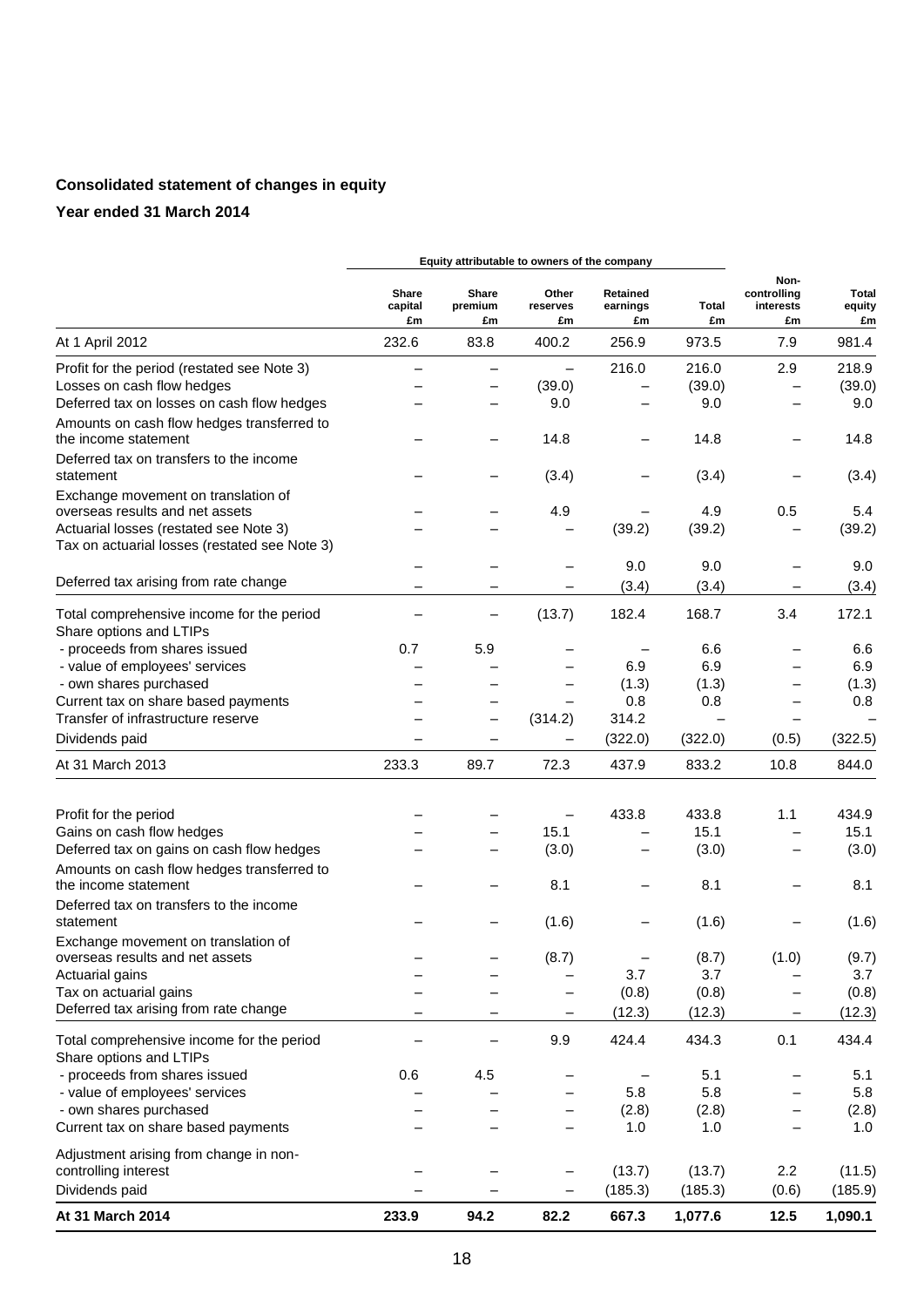### **Consolidated balance sheet**

**At 31 March 2014**

|                                              |              | 2014       | 2013       |
|----------------------------------------------|--------------|------------|------------|
|                                              | <b>Notes</b> | £m         | £m         |
| <b>Non-current assets</b>                    |              |            |            |
| Goodwill                                     |              | 14.8       | 41.7       |
| Other intangible assets                      |              | 80.2       | 99.3       |
| Property, plant and equipment                |              | 7,023.5    | 6,760.0    |
| Interests in joint ventures                  |              | 0.3        | 0.3        |
| Interests in associates                      |              | 4.9        | 4.7        |
| Derivative financial assets                  |              | 72.4       | 130.1      |
| Available for sale financial assets          |              | 0.1        | 0.1        |
|                                              |              | 7,196.2    | 7,036.2    |
| <b>Current assets</b>                        |              |            |            |
| Inventory                                    |              | 27.2       | 32.1       |
| Trade and other receivables                  |              | 513.2      | 506.0      |
| Current tax receivable                       |              | 16.5       | 40.5       |
| Derivative financial assets                  |              | 12.9       | 1.0        |
| Cash and cash equivalents                    |              | 123.2      | 403.6      |
|                                              |              | 693.0      | 983.2      |
| <b>Total assets</b>                          |              | 7,889.2    | 8,019.4    |
| <b>Current liabilities</b>                   |              |            |            |
| <b>Borrowings</b>                            |              | (206.1)    | (170.3)    |
| Derivative financial liabilities             |              | (24.8)     | (0.6)      |
| Trade and other payables                     |              | (412.7)    | (399.0)    |
| Provisions for liabilities and charges       |              | (12.1)     | (11.1)     |
|                                              |              | (655.7)    | (581.0)    |
| <b>Non-current liabilities</b>               |              |            |            |
| Borrowings                                   |              | (4, 416.0) | (4,631.3)  |
| Derivative financial liabilities             |              | (206.2)    | (309.6)    |
| Trade and other payables                     |              | (492.4)    | (453.4)    |
| Deferred tax                                 |              | (654.0)    | (785.8)    |
| Retirement benefit obligations               | 9            | (348.3)    | (383.7)    |
| Provisions for liabilities and charges       |              | (26.5)     | (30.6)     |
|                                              |              | (6, 143.4) | (6, 594.4) |
| <b>Total liabilities</b>                     |              | (6,799.1)  | (7, 175.4) |
| <b>Net assets</b>                            |              | 1,090.1    | 844.0      |
| Equity                                       |              |            |            |
| Called up share capital                      |              | 233.9      | 233.3      |
| Share premium account                        |              | 94.2       | 89.7       |
| Other reserves                               |              | 82.2       | 72.3       |
| Retained earnings                            |              | 667.3      | 437.9      |
| Equity attributable to owners of the company |              | 1,077.6    | 833.2      |
| Non-controlling interests                    |              | 12.5       | 10.8       |
| <b>Total equity</b>                          |              | 1,090.1    | 844.0      |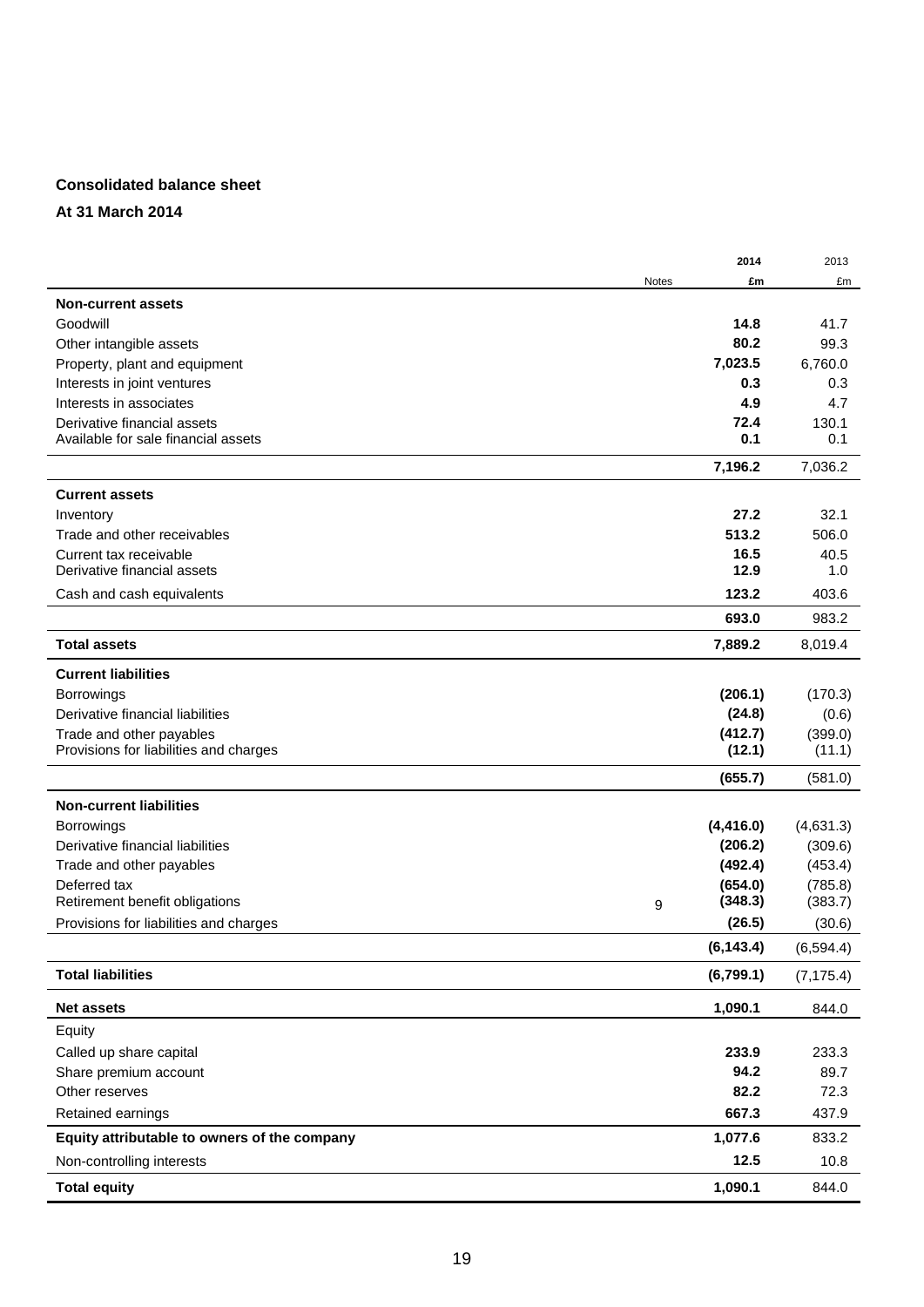# **Consolidated cash flow statement**

### **Year ended 31 March 2014**

|                                                                             | Note | 2014<br>£m    | 2013<br>£m      |
|-----------------------------------------------------------------------------|------|---------------|-----------------|
| Cash generated from operations<br>Tax received/(paid)                       | 10   | 730.2<br>27.2 | 731.2<br>(72.5) |
| Net cash generated from operating activities                                |      | 757.4         | 658.7           |
| <b>Investing activities</b>                                                 |      |               |                 |
| Interest received                                                           |      | 6.5           | 3.7             |
| Net cash inflow from sale of businesses                                     |      |               | 12.4            |
| Acquisition of subsidiaries                                                 |      |               | (1.3)           |
| Acquisition of non-controlling interests                                    |      | (11.4)        |                 |
| Proceeds on disposal of property, plant and equipment and intangible assets |      | 10.3          | 16.1            |
| Purchases of intangible assets                                              |      | (13.9)        | (16.0)          |
| Purchases of property, plant and equipment                                  |      | (490.6)       | (429.2)         |
| Contributions and grants received                                           |      | 30.3          | 27.3            |
| Net cash used in investing activities                                       |      | (468.8)       | (387.0)         |
| Interest paid                                                               |      | (206.9)       | (186.8)         |
| Closed out swaps                                                            |      |               | (44.3)          |
| Interest element of finance lease payments                                  |      | (4.2)         | (6.0)           |
| Dividends paid to shareholders of the parent                                |      | (185.3)       | (322.0)         |
| Dividends paid to non-controlling interests                                 |      | (0.6)         | (0.5)           |
| Repayments of borrowings                                                    |      | (172.4)       | (259.9)         |
| Repayments of obligations under finance leases                              |      | (0.4)         | (17.4)          |
| New loans raised                                                            |      | 0.7           | 668.3           |
| <b>Issues of shares</b>                                                     |      | 5.1           | 6.6             |
| Purchase of own shares                                                      |      | (2.8)         | (1.3)           |
| Net cash used in financing activities                                       |      | (566.8)       | (163.3)         |
| (Decrease)/increase in cash and cash equivalents                            |      | (278.2)       | 108.4           |
| Net cash and cash equivalents at beginning of period                        |      | 403.2         | 294.7           |
| Effect of foreign exchange rates                                            |      | (1.8)         | 0.1             |
| Net cash and cash equivalents at end of period                              |      | 123.2         | 403.2           |
| Total cash and cash equivalents                                             |      | 123.2         | 403.6           |
| <b>Bank overdrafts</b>                                                      |      |               | (0.4)           |
|                                                                             |      | 123.2         | 403.2           |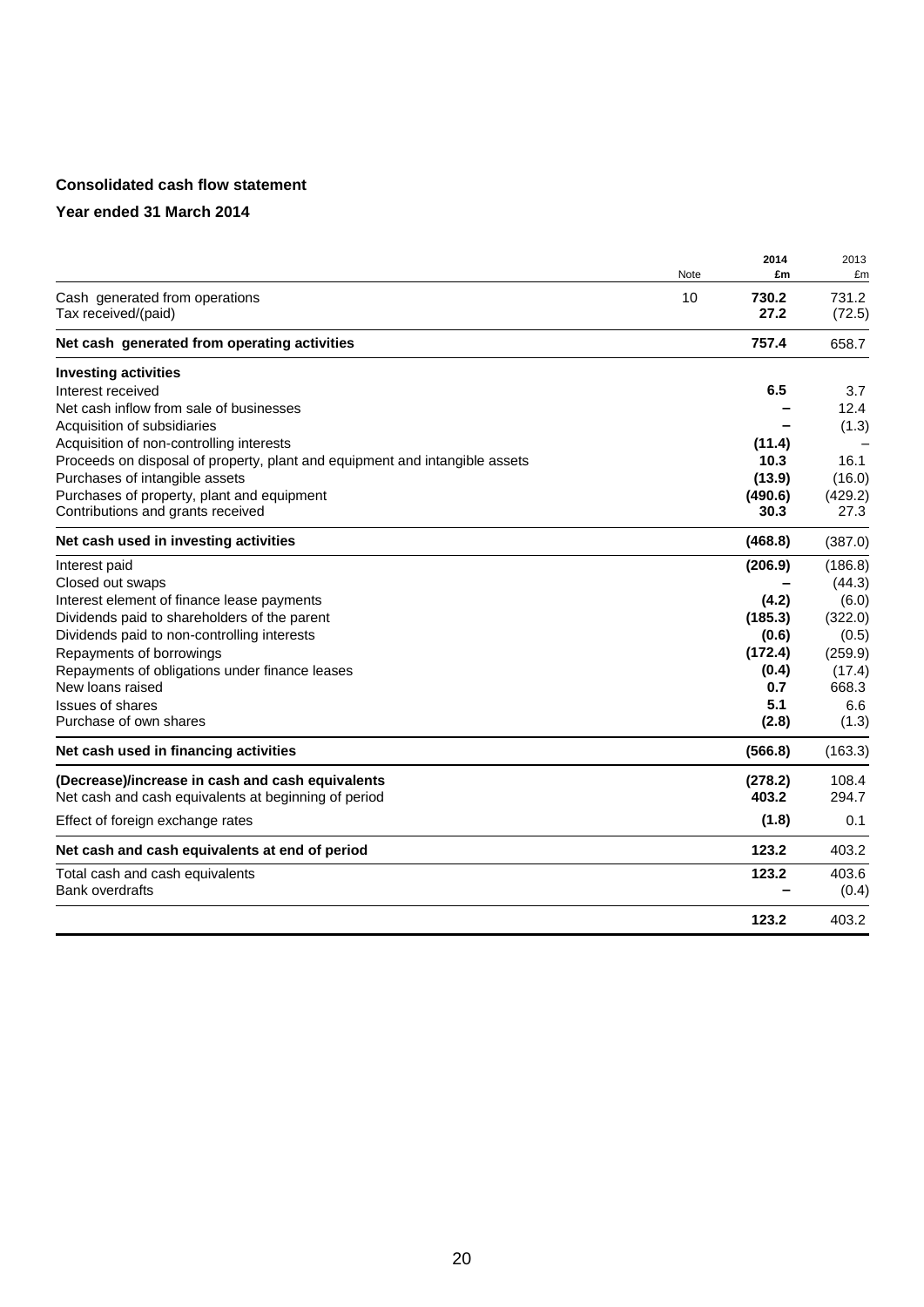#### **Notes**

#### **1 Basis of preparation**

#### **a) Basis of preparation**

The financial statements have been prepared in accordance with International Financial Reporting Standards (IFRS), International Accounting Standards (IAS) and IFRIC interpretations issued and effective and ratified by the European Union as at 31 March 2014 and those parts of the Companies Act 2006 applicable to companies reporting under IFRS as adopted by the European Union.

The financial statements have been prepared on the going concern basis under the historical cost convention as modified by the revaluation of certain financial assets and liabilities (including derivative instruments) at fair value.

The preparation of financial statements in conformity with IFRS requires the use of estimates and assumptions that affect the reported amounts of assets and liabilities at the date of the financial statements and the reported amount of revenues and expenses for the reporting period. Although these estimates are based on management's best knowledge of the amount, event or actions, actual results may ultimately differ from those estimates.

The financial information set out in this announcement does not constitute the company's statutory accounts, within the meaning of section 430 of then Companies Act 2006, for the years ended 31 March 2014 or 2013, but is derived from those accounts. Statutory accounts for 2013 have been delivered to the Registrar of Companies and those for 2014 will be delivered following the company's annual general meeting. The auditors have reported on those accounts; their reports were unqualified and did not contain statements under section 498(2) or (3) of the Companies Act 2006.

The auditors have consented to the publication of the Preliminary Announcement as required by Listing Rule 9.7a having completed their procedures under APB bulletin 2008/2.

#### **b) New accounting policies**

The group has adopted the provisions of IAS 19 'Employee benefits' (revised). As well as requiring additional disclosures in the group's financial statements for the year ending 31 March 2014, the revised standard changes the method of calculating the net finance cost on defined benefit pension schemes. Previously the discount rate used to calculate the scheme's liabilities was applied to the liabilities and the expected return on the scheme's assets was applied to the assets. Under the revised standard the discount rate is applied to the net deficit. Scheme administration costs were previously deducted from the expected return on assets. Such costs are now included in operating costs. There is no change to the measurement of the net surplus or deficit recognised in the balance sheet. The difference between the interest income calculated on the scheme assets and the actual return is recognised in other comprehensive income as an actuarial gain or loss. The net impact of this change is as follows:

|                                              | 2014     | 2013     |
|----------------------------------------------|----------|----------|
|                                              | £m       | £m       |
| Profit for the period                        |          |          |
| Operating profit                             | (3.0)    | (2.6)    |
| Net finance cost                             | (17.2)   | (12.4)   |
| Decrease in profit before tax for the period | (20.2)   | (15.0)   |
| Deferred tax                                 | 4.0      | 3.5      |
| Decrease in profit for the period            | (16.2)   | (11.5)   |
|                                              |          |          |
| Other comprehensive income                   |          |          |
| Net actuarial gains                          | 20.2     | 15.0     |
| .                                            | $\cdots$ | $\sim -$ |

| Tax on actuarial gains               | (4.0)                    | (3.5) |
|--------------------------------------|--------------------------|-------|
| Decrease in other comprehensive loss | 16.2                     | 11.5  |
| Impact on net assets                 | $\overline{\phantom{0}}$ |       |

The group has adopted IFRS 13 'Fair value measurement' with effect from 1 April 2013. This standard sets out the approach to determining fair values in financial statements. The standard requires the group to take account of its own credit risk in determining the fair value of financial liabilities in its financial statements. The standard is applied prospectively and hence has no impact on amounts previously recognised. In the current period the fair value of derivative financial liabilities and the gain on financial instruments was £3.6 million lower as a result of the adoption of the standard. Following adoption of the standard the group has reviewed and amended its methodology for calculating the fair value of debt. If this methodology had been adopted at the previous year end the fair value of debt disclosed would have been £190 million lower .

The impacts of these changes on basic and diluted earnings per share are shown in note 8.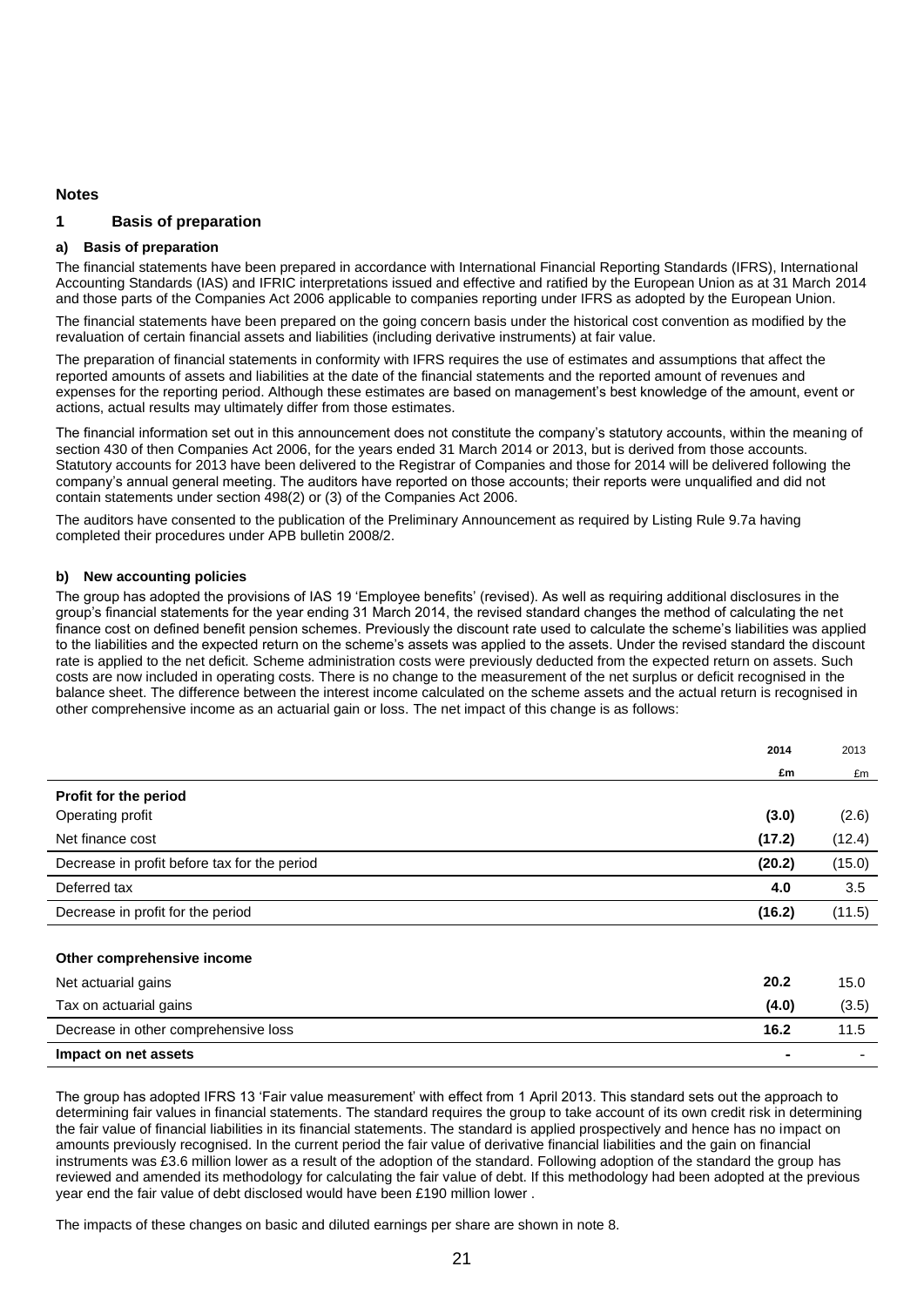### **2 Segmental analysis**

The group is organised into two main segments:

# **Severn Trent Water**

Provides water and sewerage services to domestic and commercial customers in England and Wales.

#### **Severn Trent Services**

Provides services and products associated with water and waste water principally in the US, UK and Europe.

|                                                                                                         | <b>Severn Trent</b><br>Water | <b>Severn Trent</b><br><b>Services</b> |
|---------------------------------------------------------------------------------------------------------|------------------------------|----------------------------------------|
| 2014                                                                                                    | £m                           | £m                                     |
| <b>External sales</b>                                                                                   | 1,542.6                      | 310.0                                  |
| Inter-segment sales                                                                                     | 2.2                          | 1.4                                    |
| <b>Total sales</b>                                                                                      | 1,544.8                      | 311.4                                  |
| Profit before interest, tax and exceptional items                                                       | 518.6                        | 7.1                                    |
| <b>Exceptional items</b>                                                                                | 8.2                          | (31.5)                                 |
| Profit/(loss) before interest and tax                                                                   | 526.8                        | (24.4)                                 |
| Profit before interest, tax and exceptional items is stated after:                                      |                              |                                        |
| Amortisation of intangible assets                                                                       | 28.0                         | 1.3                                    |
| Depreciation of property, plant and equipment                                                           | 267.5                        | 4.3                                    |
| Profit on disposal of fixed assets                                                                      | (0.3)                        | (0.2)                                  |
|                                                                                                         | Severn Trent                 | Severn Trent                           |
|                                                                                                         | Water                        | Services                               |
| 2013                                                                                                    | Restated<br>£m               | Restated<br>£m                         |
| <b>External sales</b>                                                                                   | 1,509.3                      | 320.6                                  |
| Inter-segment sales                                                                                     | 1.7                          | 7.9                                    |
| <b>Total sales</b>                                                                                      | 1,511.0                      | 328.5                                  |
| Profit before interest, tax and exceptional items<br><b>Exceptional items</b>                           | 498.5<br>13.3                | 12.6<br>(16.1)                         |
| Profit/(loss) before interest and tax                                                                   | 511.8                        | (3.5)                                  |
|                                                                                                         |                              |                                        |
| Profit before interest, tax and exceptional items is stated after:<br>Amortisation of intangible assets |                              |                                        |
| Depreciation of property, plant and equipment                                                           | 28.9<br>261.4                | 1.5<br>5.3                             |
| Loss/(profit) on disposal of fixed assets                                                               | 1.5                          | (1.4)                                  |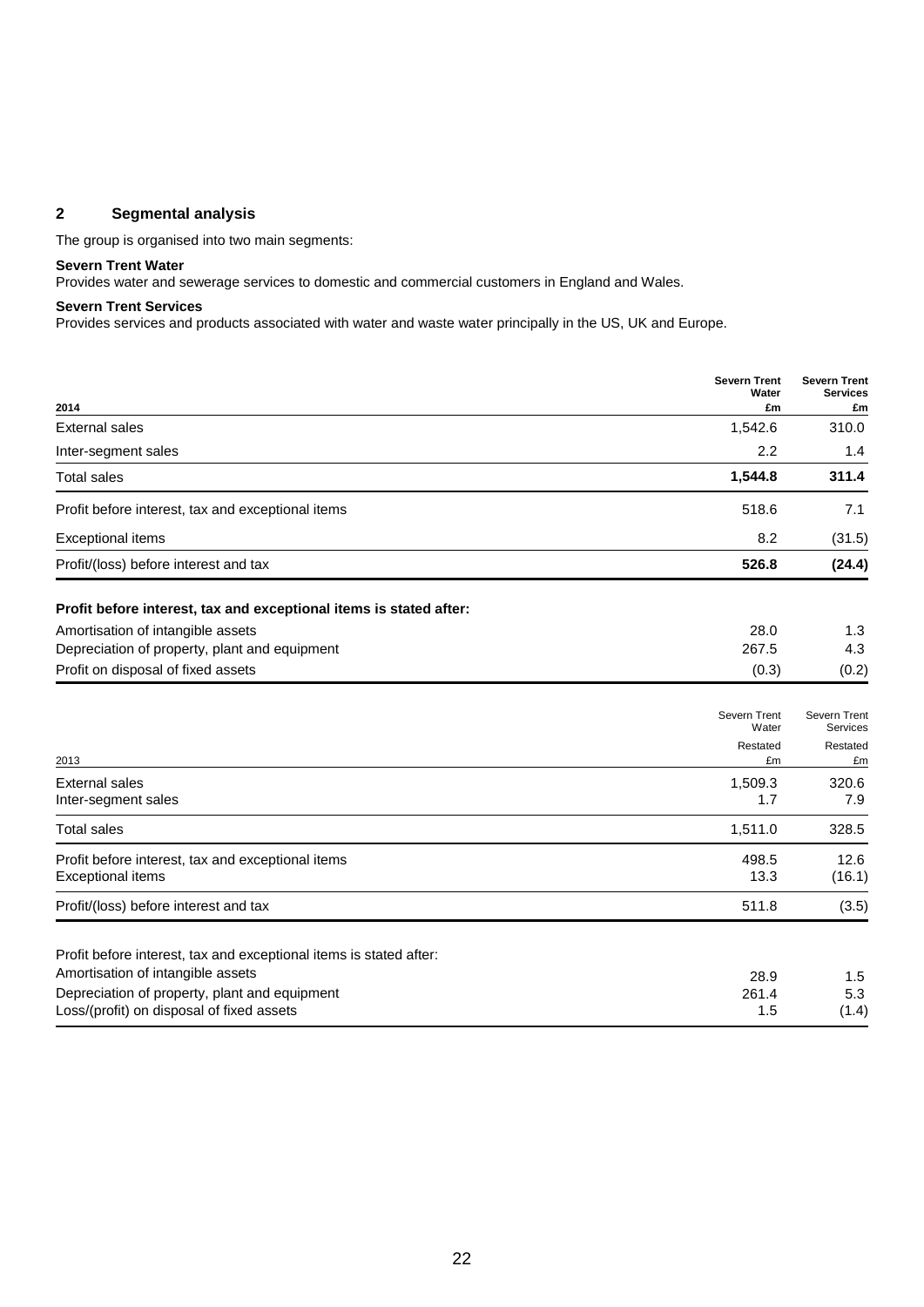The segmental profit before interest tax and exceptional items is reconciled to the consolidated income statement below:

|                                                   | 2014    | 2013<br>Restated |
|---------------------------------------------------|---------|------------------|
|                                                   |         |                  |
|                                                   | £m      | £m               |
| <b>Underlying PBIT</b>                            |         |                  |
| - Severn Trent Water                              | 518.6   | 498.5            |
| - Severn Trent Services                           | 7.1     | 12.6             |
| - Corporate and other costs                       | (11.5)  | (16.9)           |
| Consolidation adjustments                         | 2.6     | 1.2              |
| <b>Group underlying PBIT</b>                      | 516.8   | 495.4            |
| Exceptional items allocated to segments           |         |                  |
| - Severn Trent Water                              | 8.2     | 13.3             |
| - Severn Trent Services                           | (31.5)  | (16.1)           |
| - Corporate and other                             | (21.1)  | (3.0)            |
| Share of results of associates and joint ventures | 0.2     | 0.2              |
| Net finance costs                                 | (247.9) | (244.3)          |
| Gains/(losses) on financial instruments           | 58.0    | (45.3)           |
| <b>Profit before tax</b>                          | 282.7   | 200.2            |

The segmental analysis of capital employed was as follows:

| 2014                                       | <b>Severn Trent</b><br>Water<br>£m | <b>Severn Trent</b><br><b>Services</b><br>£m |
|--------------------------------------------|------------------------------------|----------------------------------------------|
| Operating assets                           | 7,442.2                            | 172.8                                        |
| Goodwill                                   | 1.3                                | 14.6                                         |
| Interests in joint ventures and associates | 0.1                                | 5.0                                          |
| Segment assets                             | 7.443.6                            | 192.4                                        |
| Segment operating liabilities              | (1, 155.7)                         | (92.2)                                       |
| Capital employed                           | 6,287.9                            | 100.2                                        |

| 2013                                       | Severn Trent<br>Water<br>£m | Severn Trent<br>Services<br>£m |
|--------------------------------------------|-----------------------------|--------------------------------|
| Operating assets                           | 7,218.7                     | 173.1                          |
| Goodwill                                   | 1.3                         | 41.7                           |
| Interests in joint ventures and associates | 0.1                         | 4.9                            |
| Segment assets                             | 7,220.1                     | 219.7                          |
| Segment operating liabilities              | (1, 137.4)                  | (94.0)                         |
| Capital employed                           | 6,082.7                     | 125.7                          |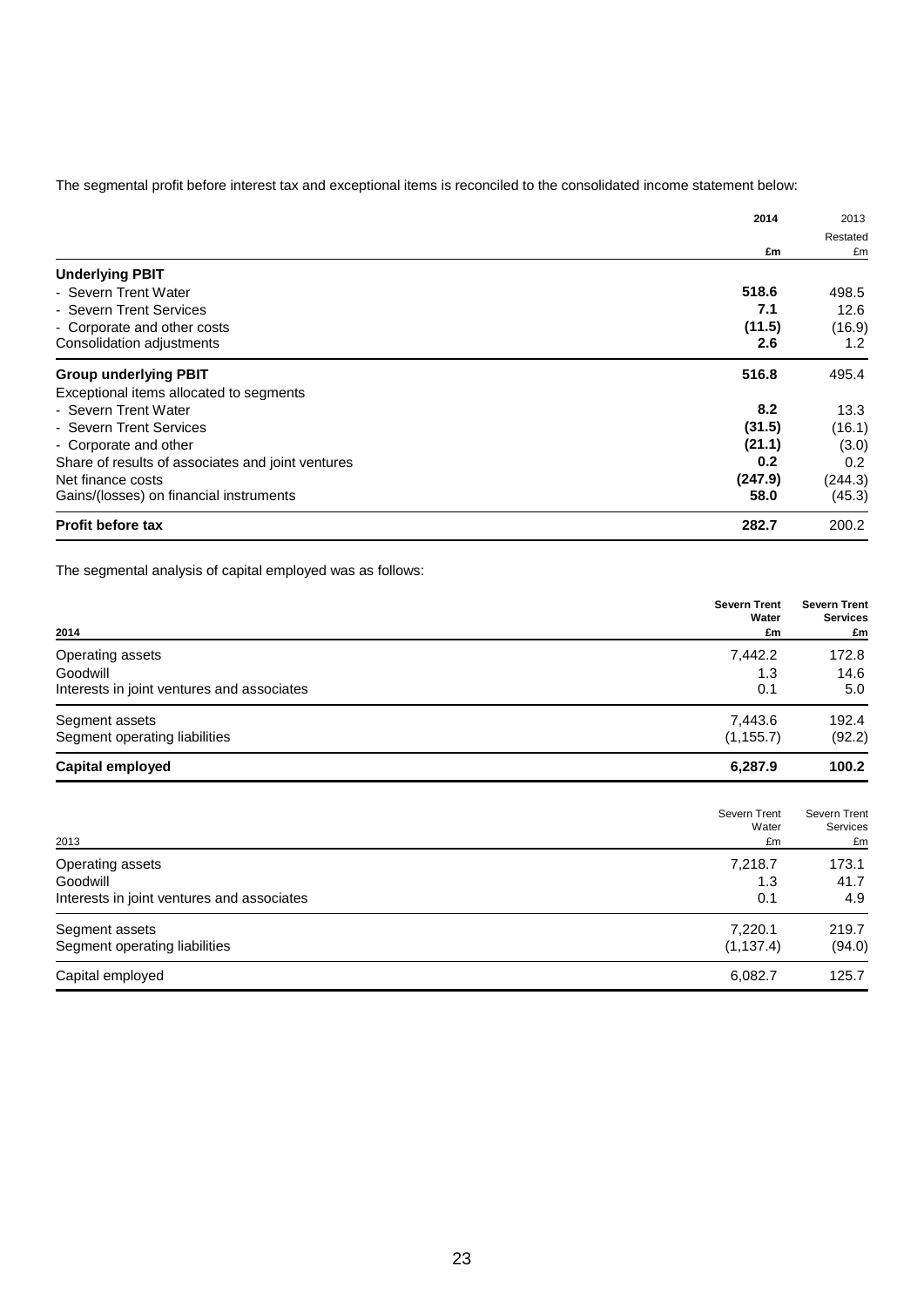Operating assets comprise other intangible assets, property plant and equipment, inventory and trade and other receivables.

Operating liabilities comprise trade and other payables, retirement benefit obligations and provisions.

Additions to other intangible assets and property plant and equipment were as follows:

|                               | <b>Severn Trent</b><br>Water | <b>Severn Trent</b><br><b>Services</b> |
|-------------------------------|------------------------------|----------------------------------------|
| 2014                          | £m                           | £m                                     |
| Other intangible assets       | 8.2                          | 5.5                                    |
| Property, plant and equipment | 519.6                        | 6.9                                    |
|                               | Severn Trent<br>Water        | <b>Severn Trent</b><br>Services        |
| 2013                          | £m                           | £m                                     |

| Other intangible assets       |       | י ה<br>ے.ے |
|-------------------------------|-------|------------|
| Property, plant and equipment | 451., | 8.6        |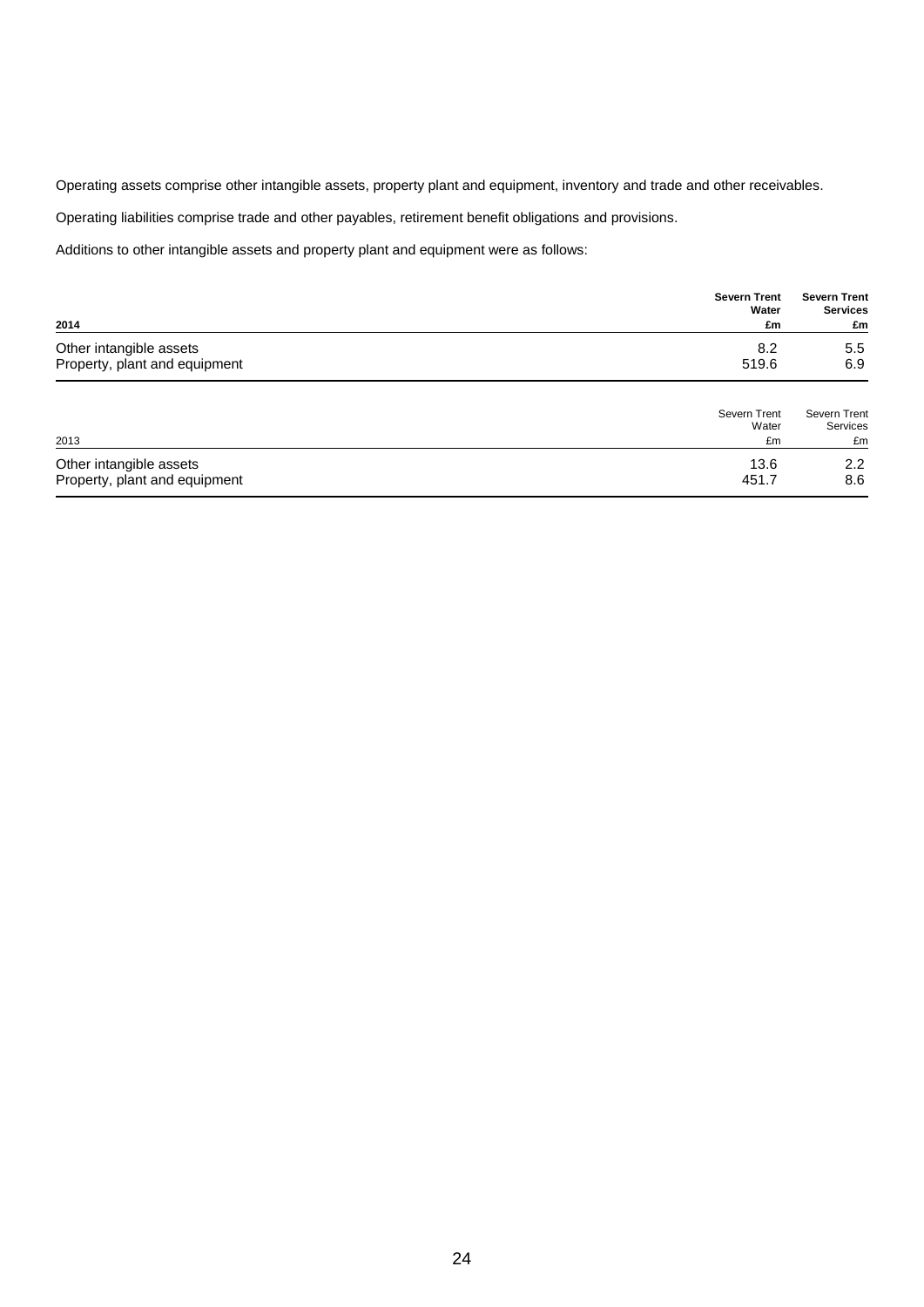# **3 Exceptional items before tax**

|                                                                | 2014  | 2013   |
|----------------------------------------------------------------|-------|--------|
|                                                                | £m    | £m     |
| <b>Exceptional operating costs</b>                             |       |        |
| <b>Severn Trent Water</b>                                      |       |        |
| Profit on disposal of fixed assets                             | (8.2) | (13.3) |
|                                                                | (8.2) | (13.3) |
| <b>Severn Trent Services</b>                                   |       |        |
| Restructuring costs                                            | 5.6   | 1.6    |
| Impairment of intangible assets                                | 4.8   | 4.5    |
| Impairment of goodwill                                         | 24.7  | 4.6    |
| Provision for customer contractual dispute                     | (3.6) | 3.9    |
|                                                                | 31.5  | 14.6   |
| <b>Corporate and Other</b>                                     |       |        |
| Professional fees on proposed transaction that did not proceed |       | 3.0    |
| Professional fees related to LongRiver proposal                | 18.7  |        |
| Provision for terminated operations and disposals              | 2.4   |        |
|                                                                | 21.1  | 3.0    |
| <b>Total exceptional operating costs</b>                       | 44.4  | 4.3    |
| <b>Exceptional loss on disposal of businesses</b>              |       | 1.5    |
| <b>Exceptional items before tax</b>                            | 44.4  | 5.8    |

Exceptional tax is disclosed in note 6.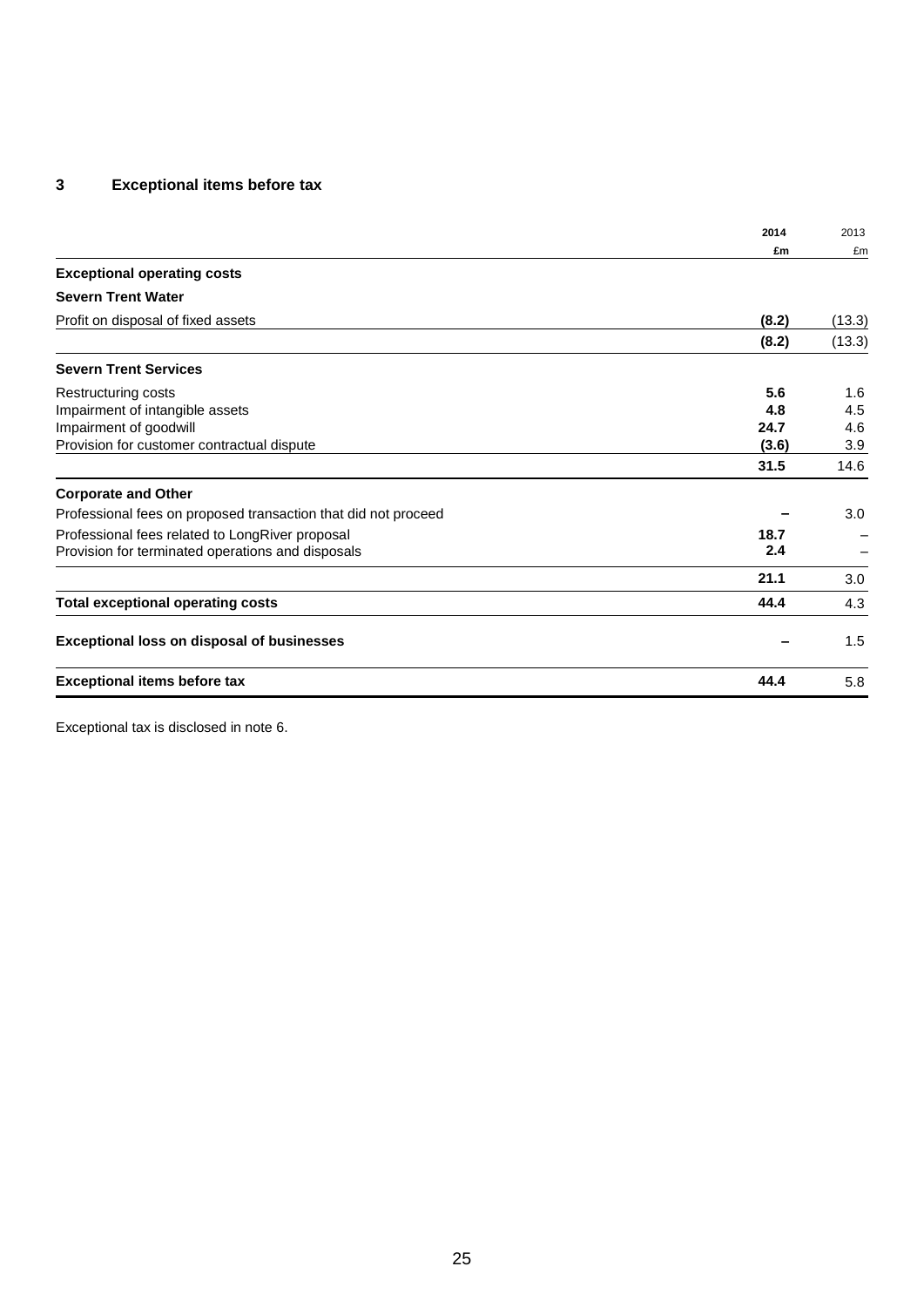### **4 Net finance costs**

|                                                                            | 2014               | 2013        |
|----------------------------------------------------------------------------|--------------------|-------------|
|                                                                            |                    |             |
|                                                                            | <b>Total</b><br>£m | Total<br>£m |
| <b>Investment income</b>                                                   |                    |             |
| Bank deposits<br>Other financial income                                    | 1.8<br>3.0         | 2.6         |
| Total interest revenue<br>Interest income on defined benefit scheme assets | 4.8<br>76.0        | 2.6<br>75.8 |
|                                                                            | 80.8               | 78.4        |
| <b>Finance costs</b>                                                       |                    |             |
| Interest on bank loans and overdrafts                                      | (22.0)             | (27.7)      |
| Interest on other loans                                                    | (205.0)            | (191.6)     |
| Interest on finance leases                                                 | (7.7)              | (8.5)       |
| Total borrowing costs                                                      | (234.7)            | (227.8)     |
| Other financial expenses                                                   | (2.3)              | (2.7)       |
| Interest cost on defined benefit scheme obligations                        | (91.7)             | (92.2)      |
| Total finance costs                                                        | (328.7)            | (322.7)     |
| Net finance costs                                                          | (247.9)            | (244.3)     |

In accordance with IAS 23 borrowing costs of £13.8 million (2013: £10.4 million) incurred funding eligible capital projects have been capitalised at an interest rate of 5.11% (2013: 5.12%).

### **5 Gains/(losses) on financial instruments**

|                                                                               | 2014   | 2013   |
|-------------------------------------------------------------------------------|--------|--------|
|                                                                               | £m     | £m     |
| Loss on cross currency swaps used as hedging instruments in fair value hedges | (26.5) | (7.3)  |
| Gain arising on adjustment for foreign currency debt in fair value hedges     | 21.9   | 3.4    |
| Exchange gain/(loss) on other loans                                           | 24.2   | (1.1)  |
| Loss on cash flow hedges transferred from equity                              | (8.1)  | (14.8) |
| Hedge ineffectiveness on cash flow hedges                                     | 2.0    |        |
| Gain/(loss) arising on swaps where hedge accounting is not applied            | 44.5   | (25.5) |
|                                                                               | 58.0   | (45.3) |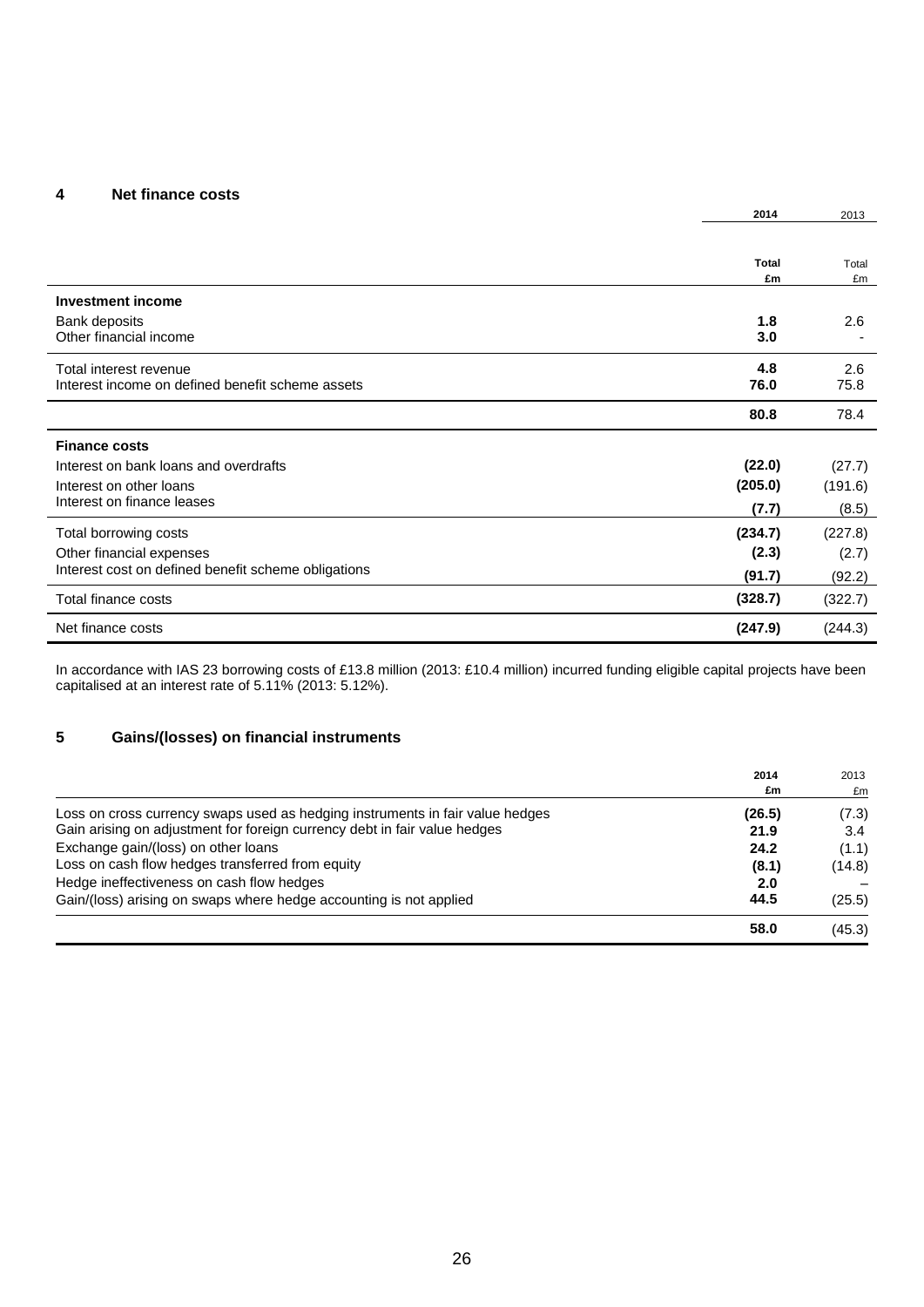### **6 Taxation**

|                                                                                                                  |                                     |                           | 2014              |                                       |                    | 2013              |
|------------------------------------------------------------------------------------------------------------------|-------------------------------------|---------------------------|-------------------|---------------------------------------|--------------------|-------------------|
|                                                                                                                  | <b>Before</b><br>exceptional<br>tax | <b>Exceptional</b><br>tax | Total             | Before<br>exceptional tax<br>Restated | Exceptional<br>tax | Total<br>Restated |
|                                                                                                                  | £m                                  | £m                        | £m                | £m                                    | £m                 | £m                |
| <b>Current tax</b><br>Current year at 23% (2013:24%)<br>Prior years at 24% (2013: 26%)                           | 47.2<br>9.3                         | (59.2)                    | 47.2<br>(49.9)    | 57.1<br>(29.2)                        | (40.5)             | 16.6<br>(29.2)    |
| <b>Total current tax</b>                                                                                         | 56.5                                | (59.2)                    | (2.7)             | 27.9                                  | (40.5)             | (12.6)            |
| Deferred tax                                                                                                     |                                     |                           |                   |                                       |                    |                   |
| Origination and reversal of temporary differences -<br>current year                                              | 30.2                                |                           | 30.2              | (3.8)                                 | 38.8               | 35.0              |
| Origination and reversal of temporary differences -<br>prior year<br>Exceptional credit arising from rate change | (8.7)                               | (56.2)<br>(114.8)         | (64.9)<br>(114.8) | (4.4)                                 | (36.7)             | (4.4)<br>(36.7)   |
| <b>Total deferred tax</b>                                                                                        | 21.5                                | (171.0)                   | (149.5)           | (8.2)                                 | 2.1                | (6.1)             |
|                                                                                                                  | 78.0                                | (230.2)                   | (152.2)           | 19.7                                  | (38.4)             | (18.7)            |

The current tax charge before exceptional tax was £56.5 million (£27.9 million). This includes a charge of £9.3 million arising from adjustments to prior year tax computations. In the previous year a current tax credit of £29.2 million arose due primarily to an industry agreement over the treatment of infrastructure income in prior years computations.

Tax credits arising from unusual items in each year have been disclosed as exceptional. An exceptional current tax credit of £59.2 million has been recognised, reflecting the anticipated refund of overpayment of tax in prior periods as HMRC has now agreed that certain capital expenditure within our water and waste water treatment works is eligible for capital allowances as plant and machinery. This has also resulted in an exceptional deferred tax credit of £56.2 million.

In the prior year the group's UK subsidiary companies adopted the new accounting standard FRS 101, which changed the basis for those companies' corporation tax computations. The most significant impact of this change is that certain amounts that had been taxed in previous years were recognised as profits and will be taxed in future periods. Therefore, to prevent such items being taxed twice, the tax already paid on such items was repayable. The impact of this change was an exceptional credit of £40.5 million to current tax and an exceptional charge of £38.8 million to deferred tax.

The Finance Act 2013 was enacted in the period and implemented a reduction in the corporation tax rate from 23% to 21% with effect from 1 April 2014 and then to 20% with effect from 1 April 2015. This has resulted in a deferred tax credit of £114.8 million in the income statement and a deferred tax charge of £12.3 million in reserves.

### **7 Dividends**

Amounts recognised as distributions to equity holders in the period:

|                                                                                                                    | 2014            |               |                 | 2013         |  |
|--------------------------------------------------------------------------------------------------------------------|-----------------|---------------|-----------------|--------------|--|
|                                                                                                                    | Pence per share | £m            | Pence per share | £m           |  |
| Final dividend for the year ended 31 March 2013 (2012)<br>Interim dividend for the year ended 31 March 2014 (2013) | 45.51<br>32.16  | 108.6<br>76.7 | 45.51<br>30.34  | 99.9<br>72.2 |  |
| Total ordinary dividends                                                                                           | 77.67           | 185.3         | 75.85           | 172.1        |  |
| Special dividend                                                                                                   |                 |               | 63.00           | 149.9        |  |
| Total dividends                                                                                                    | 77.67           | 185.3         | 138.85          | 322.0        |  |
| Proposed final dividend for the year ended 31 March 2014                                                           | 48.24           |               |                 |              |  |

The proposed final dividend is subject to approval by shareholders at the Annual General Meeting and has not been included as a liability in these financial statements.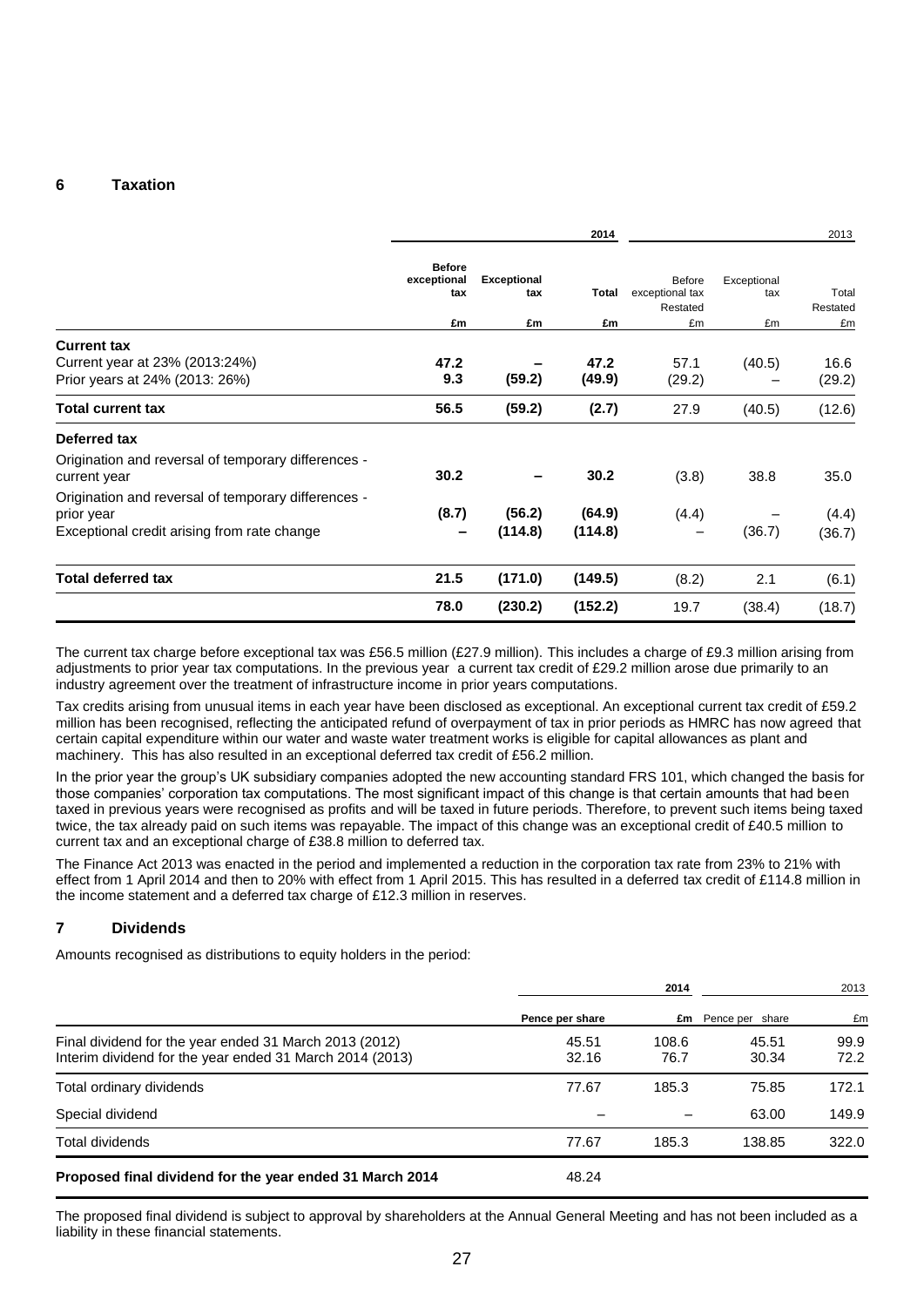### **8 Earnings per share**

Basic earnings per share are calculated by dividing the earnings attributable to ordinary shareholders by the weighted average number of ordinary shares in issue during the year, excluding those held in the Severn Trent Employee Share Ownership Trust, which are treated as cancelled.

For diluted earnings per share, the weighted average number of ordinary shares in issue is adjusted to assume conversion of all potentially dilutive ordinary shares. These represent share options granted to employees where the exercise price is less than the average market price of the company's shares during the year.

Basic and diluted earnings per share from continuing operations are calculated on the basis of profit from continuing operations attributable to the equity holders of the company.

The calculation of basic and diluted earnings per share is based on the following data:

#### **Earnings**

|                                                                         | 2014  | 2013     |
|-------------------------------------------------------------------------|-------|----------|
|                                                                         |       | Restated |
|                                                                         | £m    | £m       |
| Profit for the period attributable to the equity holders of the company | 433.8 | 216.0    |

#### **Number of shares**

|                                                                                                                                        | 2014<br>m | 2013<br>m |
|----------------------------------------------------------------------------------------------------------------------------------------|-----------|-----------|
| Weighted average number of ordinary shares for the purpose of basic earnings per share<br>Effect of dilutive potential ordinary shares | 238.2     | 237.7     |
| - share options and LTIPs                                                                                                              | 1.1       | 1.1       |
| Weighted average number of ordinary shares for the purpose of diluted earnings per share                                               | 239.3     | 238.8     |

#### **Adjusted earnings per share**

|                                     | 2014  | 2013     |
|-------------------------------------|-------|----------|
|                                     |       | Restated |
|                                     | pence | pence    |
| Adjusted basic earnings per share   | 88.4  | 92.6     |
| Adjusted diluted earnings per share | 88.0  | 92.1     |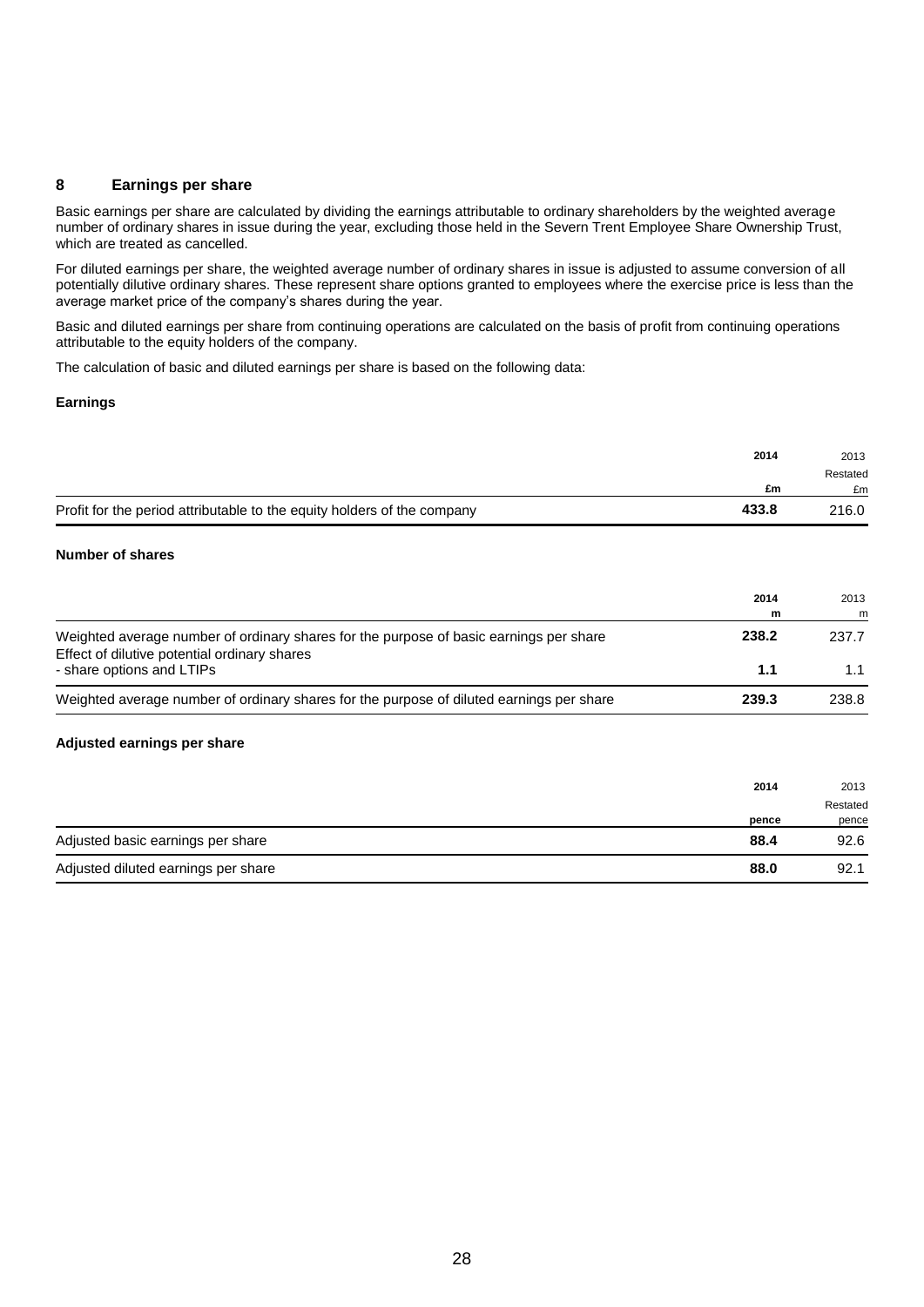Adjusted earnings per share figures are presented for continuing operations. These exclude the effects of deferred tax, gains/(losses) on financial instruments and exceptional items in both 2014 and 2013. The directors consider that the adjusted figures provide a useful additional indicator of performance. The denominators used in the calculations of adjusted basic and diluted earnings per share are the same as those used in the unadjusted figures set out above.

The adjustments to earnings are as follows:

#### **Adjustments to earnings**

|                                                                                             | 2014    | 2013<br>Restated |
|---------------------------------------------------------------------------------------------|---------|------------------|
|                                                                                             | £m      | £m               |
| Earnings for the purpose of basic and diluted earnings per share from continuing operations | 433.8   | 216.0            |
| Adjustments for<br>- exceptional items before tax                                           | 44.4    | 5.8              |
| - current tax related to exceptional items at 23% (2013: 24%)                               | (0.9)   | (0.5)            |
| - (gain)/loss on financial instruments                                                      | (58.0)  | 45.3             |
| - deferred tax excluding exceptional credit/(charge)                                        | 21.5    | (8.2)            |
| - exceptional tax                                                                           | (230.2) | (38.4)           |
| Earnings for the purpose of adjusted basic and diluted earnings per share                   | 210.6   | 220.0            |

#### **c) Impact of changes in accounting policy**

#### *Basic earnings per share*

As described in note 3, the group has adopted IAS 19R and IFRS 13 in the period. The impact on basic and diluted earnings per share in the current and prior year is shown below.

|                                                                                         | 2014           | 2013          |
|-----------------------------------------------------------------------------------------|----------------|---------------|
|                                                                                         | Pence          | Pence         |
| Basic earnings per share under previous accounting policies<br>Impact of IAS 19 revised | 185.3<br>(6.8) | 95.7<br>(4.8) |
| Impact of change in valuation of derivative liabilities                                 | 3.6            |               |
| Basic earnings per share under revised accounting policies                              | 182.1          | 90.9          |
|                                                                                         |                |               |
|                                                                                         | 2014           | 2013          |
|                                                                                         | Pence          | Pence         |
| Adjusted basic earnings per share under previous accounting policies                    | 96.9           | 98.9          |

Impact of IAS 19 revised **(8.5)** (6.3) **Adjusted basic earnings per share under revised accounting policies 88.4** 92.6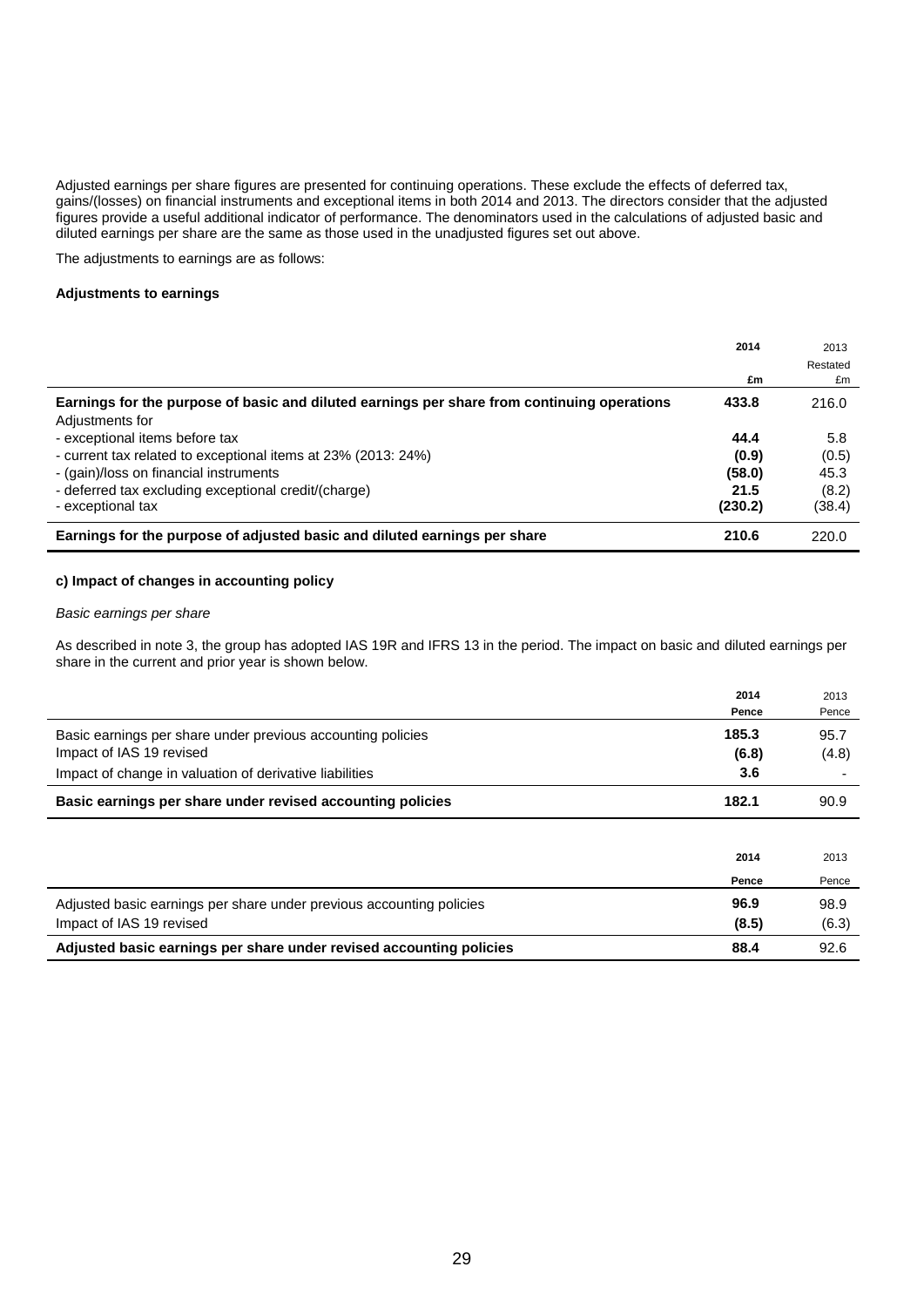### *Diluted earnings per share*

|                                                               | 2014  | 2013  |
|---------------------------------------------------------------|-------|-------|
|                                                               | Pence | Pence |
| Diluted earnings per share under previous accounting policies | 184.5 | 95.2  |
| Impact of IAS 19 revised                                      | (6.8) | (4.7) |
| Impact of change in valuation of derivative liabilities       | 3.6   |       |
| Diluted earnings per share under revised accounting policies  | 181.3 | 90.5  |

|                                                                        | 2014  | 2013  |
|------------------------------------------------------------------------|-------|-------|
|                                                                        | Pence | Pence |
| Adjusted diluted earnings per share under previous accounting policies | 96.4  | 98.4  |
| Impact of IAS 19 revised                                               | (8.4) | (6.3) |
| Adjusted diluted earnings per share under revised accounting policies  | 88.0  | 92.1  |

# **9 Retirement benefit obligations**

Movements in the present value of the defined benefit obligation were as follows:

|                                                                                                                     | 2014<br>£m  | 2013<br>£m     |
|---------------------------------------------------------------------------------------------------------------------|-------------|----------------|
| Present value at 1 April                                                                                            | (383.7)     | (345.8)        |
| Service cost                                                                                                        | (22.5)      | (23.2)         |
| Net interest cost                                                                                                   | (15.7)      | (16.4)         |
| Contributions from the sponsoring companies<br>Actuarial losses recognised in the statement of comprehensive income | 73.0<br>3.6 | 43.5<br>(39.2) |
| Scheme administration costs                                                                                         | (3.0)       | (2.6)          |
| Present value at 31 March                                                                                           | (348.3)     | (383.7)        |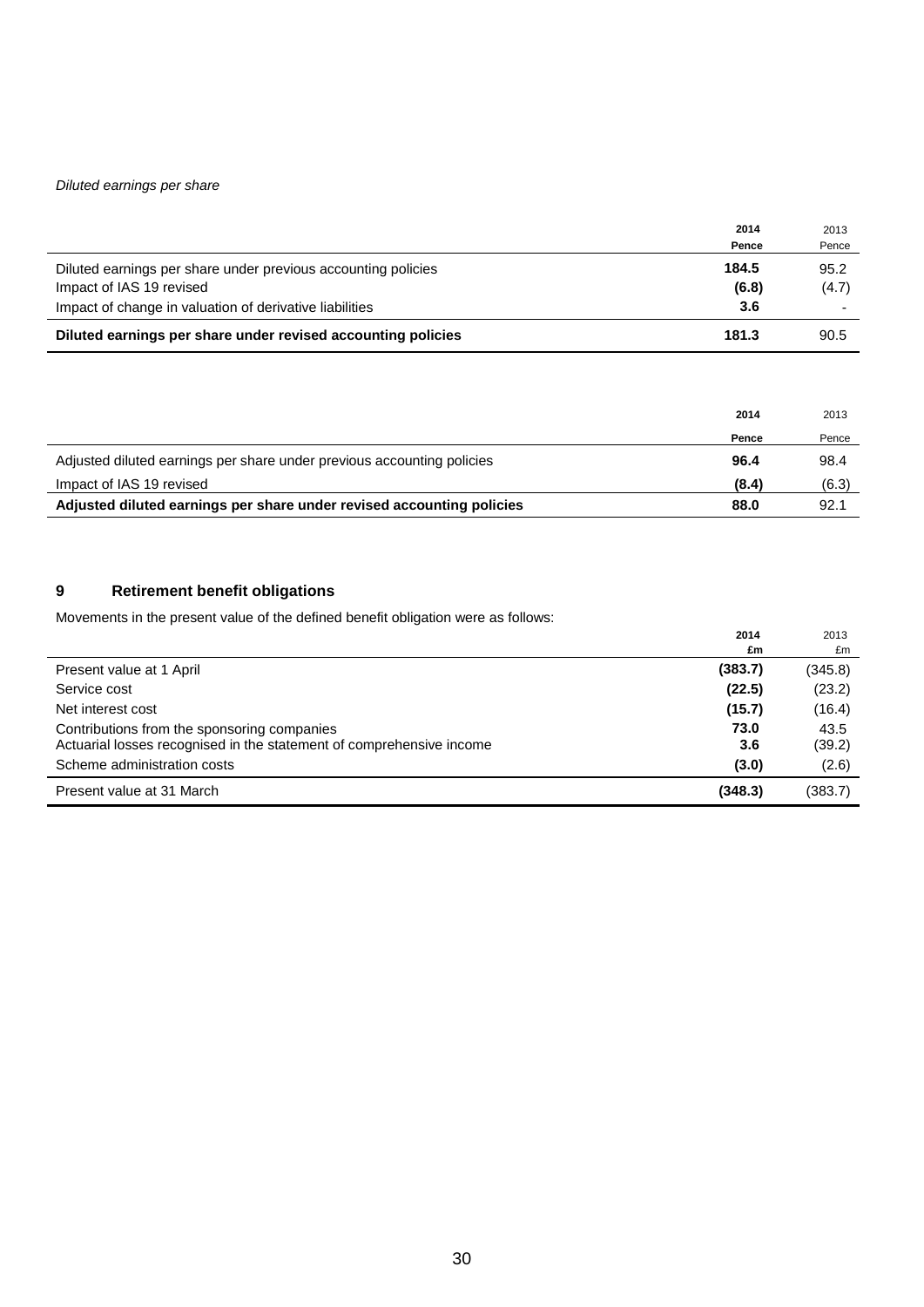### **10 Cash flow statement**

# **a) Reconciliation of operating profit to operating cash flows**

|                                                                       | 2014   | 2013   |
|-----------------------------------------------------------------------|--------|--------|
|                                                                       | £m     | £m     |
| Profit before interest and tax                                        | 472.4  | 489.6  |
| Depreciation of property, plant and equipment                         | 270.0  | 264.6  |
| Amortisation of intangible assets                                     | 29.3   | 30.5   |
| Exceptional impairment                                                | 29.5   | 8.2    |
| Pension service cost                                                  | 22.5   | 23.2   |
| Defined benefit pension scheme administration costs                   | 3.0    | 2.6    |
| Pension contributions                                                 | (73.0) | (43.5) |
| Share based payments charge                                           | 6.2    | 6.8    |
| Profit on sale of property, plant and equipment and intangible assets | (8.6)  | (10.4) |
| Loss on disposal of businesses                                        |        | 1.5    |
| Deferred income movement                                              | (9.5)  | (9.3)  |
| Provisions charged to the income statement                            | 11.0   | 11.6   |
| Utilisation of provisions for liabilities and charges                 | (13.8) | (14.3) |
| Operating cashflows before movements in working capital               | 739.0  | 761.1  |
| Decrease in inventory                                                 | 4.4    | 1.9    |
| Increase in amounts receivable                                        | (17.2) | (29.4) |
| Increase/(decrease) in amounts payable                                | 4.0    | (2.4)  |
| Cash generated from operations                                        | 730.2  | 731.2  |
| Tax received/(paid)                                                   | 27.2   | (72.5) |
| Net cash generated from operating activities                          | 757.4  | 658.7  |

# **b) Exceptional cash flows**

|                                                  | 2014   | 2013  |
|--------------------------------------------------|--------|-------|
|                                                  | £m     | £m    |
| Restructuring costs                              | (4.3)  | (4.4) |
| Disposal of fixed assets                         | 9.4    | 15.1  |
| Settlement of customer contractual disputes      | (1.9)  | (0.6) |
| Obligations arising from disposal of businesses  | (1.6)  |       |
| Professional fees relating to LongRiver proposal | (18.7) |       |
|                                                  | (17.1) | 10.1  |

### **c) Reconciliation of movement in cash and cash equivalents to movement in net debt**

|                                                     | As at<br>1 April<br>2013<br>£m | Cash flow<br>£m | Fair value<br>adjustments<br>£m | RPI uplift on<br>index-linked<br>debt<br>£m | Foreign<br>exchange<br>£m | Other<br>non cash<br>movements<br>£m | As at<br>31 March<br>2014<br>£m |
|-----------------------------------------------------|--------------------------------|-----------------|---------------------------------|---------------------------------------------|---------------------------|--------------------------------------|---------------------------------|
| Cash and cash equivalents<br><b>Bank overdrafts</b> | 403.6<br>(0.4)                 | (278.6)<br>0.4  |                                 |                                             | (1.8)                     |                                      | 123.2                           |
| Net cash and cash equivalents                       | 403.2                          | (278.2)         |                                 |                                             | (1.8)                     |                                      | 123.2                           |
| Bank loans                                          | (758.7)                        | 169.9           |                                 | (6.1)                                       |                           |                                      | (594.9)                         |
| Other loans                                         | (3,840.9)                      | 1.9             | 21.9                            | (30.8)                                      | 24.2                      | (2.3)                                | (3,826.0)                       |
| Finance leases                                      | (201.6)                        | 0.4             |                                 |                                             |                           |                                      | (201.2)                         |
| Cross currency swaps                                | 100.7                          |                 | (48.6)                          |                                             |                           | (0.7)                                | 51.4                            |
| Net debt                                            | (4, 297.3)                     | (106.0)         | (26.7)                          | (36.9)                                      | 22.4                      | (3.0)                                | (4,447.5)                       |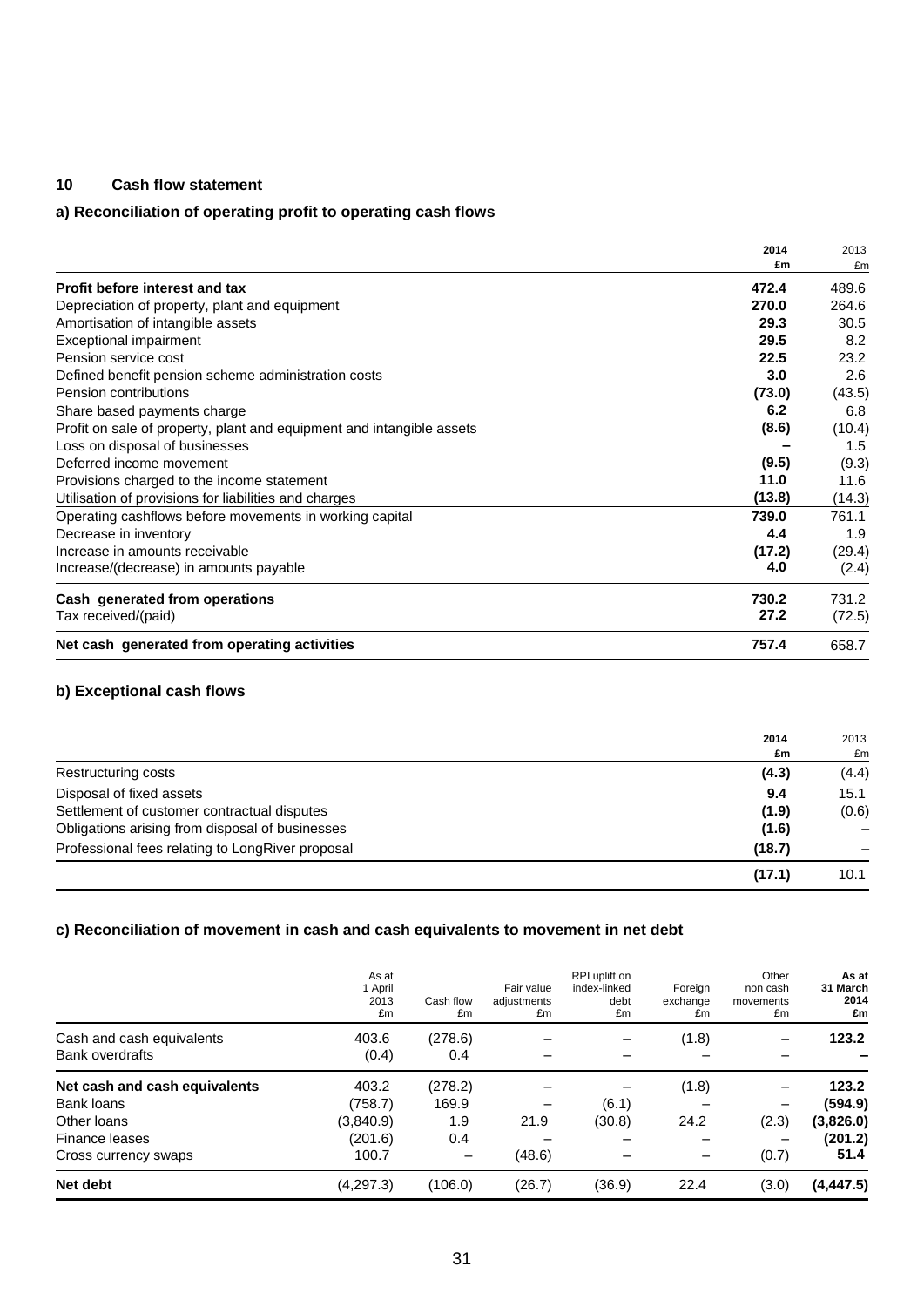### **11 Contingent liabilities**

#### **a) Bonds and guarantees**

Group undertakings have entered into bonds and guarantees in the normal course of business. No liability is expected to arise in respect of either bonds or guarantees.

The group has during the current year given certain modified and lower guarantees in respect of the borrowings of its associate, Servizio Idrico Integrato S.c.p.a. The guarantees are now limited to €5.1 million (2013: €11.2 million). The group does not expect any liabilities that are not provided for in these financial statements to arise from these arrangements.

#### **b) Disposal of subsidiaries**

The group has given certain guarantees and indemnities in relation to disposals of businesses.

On 1 April 2010 the Commercial Court in Belgium rendered judgment in favour of the group in relation to a claim from Veolia Proprete S.A. ('Veolia') arising from the sale of Biffa Belgium to Veolia in 2006. The judgment declared all of Veolia's claims to be unfounded. Veolia's appeal against this decision was rejected by the Court in a judgment delivered on 16 April 2014.

The group is not aware of any other liability that is likely to result from these guarantees and indemnities that has not been provided for in these financial statements.

#### **12 Related party transactions**

There have been no related party transactions that materially affected the financial position or performance of the group during the period.

#### **13 Post balance sheet events**

Following the year end the board of directors has proposed a final dividend of 48.24 pence per share. Further details of this are shown in note 7.

#### **14 Annual report**

The annual report will be made available to shareholders in June. Copies may be obtained from the Company Secretary, Severn Trent Plc, PO Box 5309, Coventry CV3 9FH.

#### **15 Annual general meeting**

The Annual General Meeting will be held at the International Convention Centre, Broad Street, Birmingham B1 2EA at 11am on Wednesday 16 July 2014.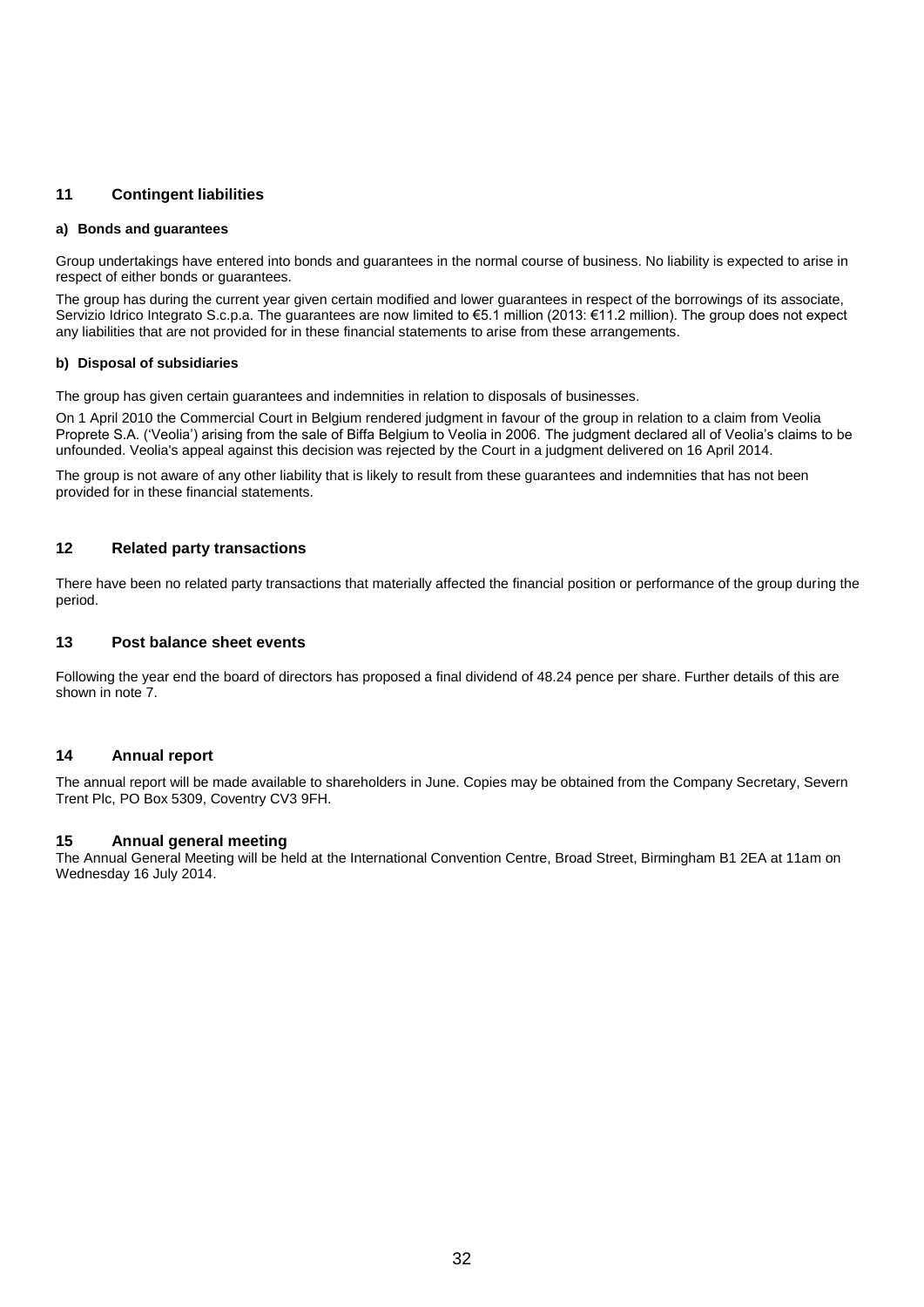### **APPENDIX**

### **KPI performance 2013/14 vs. 2012/13**

Severn Trent Water measures its performance against the 16 KPIs set out below. Ofwat measures all water and sewerage companies against the KPIs set out on the following page.

### **Severn Trent Water KPIs**

| <b>KPI</b>                                                                  | 2014  | 2013  |
|-----------------------------------------------------------------------------|-------|-------|
| KPI 01: Lost time incidents (per 100,000 hrs worked) <sup>1</sup>           | 0.21  | 0.21  |
| KPI 02: Employee Engagement <sup>2</sup>                                    | 81%   | 79%   |
| KPI 03: DWI Reportable events (Cat 3,4,5)                                   | 24    | 23    |
| KPI 04: Service Incentive Mechanism - Qualitative                           | 4.48  | 4.36  |
| KPI 05: Service Incentive Mechanism - Quantitative <sup>3</sup>             | 143   | 167   |
| KPI 06: Water supply interruptions (per property, mins) <sup>4</sup>        | 16    | 29    |
| KPI 07: Sewerage Serviceability (internal)                                  | 57    | 78    |
| KPI 08: Water Serviceability (internal)                                     | 202   | 80    |
| KPI 09: Capex £m (UK GAAP, net of grants and<br>contributions) <sup>5</sup> | 583.2 | 541.8 |
| KPI 10: Debtor days <sup>6</sup>                                            | 34.5  | 36.7  |
| KPI 11: Opex £m                                                             | 585.3 | 566.5 |
| KPI 12: Pollution incidents (sewerage cat $1,2,3$ ) <sup>7,8,9</sup>        | 449   | 376   |
| KPI 13: Sewage treatment works - failing consents limits <sup>7</sup>       | 0.71% | 0.85% |
| KPI 14: Security of Supply Index                                            | 99    | 99    |
| KPI 15: Net energy use (GWh) <sup>3</sup>                                   | 691   | 690   |
| KPI 16: Leakage levels (ml/d)                                               | 441   | 441   |

#### **Notes:**

- 1. Actual performance across all employees and agency staff
- 2. Performance based on annual survey of all employees.
- 3. Actual performance based wholly or partially on internal data

4. Number of minutes lost due to supply interruptions for 3 hours or longer per property served<br>5. Investment excluding PDAS and IFRS adjustments

- 5. Investment excluding PDAS and IFRS adjustments<br>6. Actual performance based on audited LIK GAAP fin
- 6. Actual performance based on audited UK GAAP financial statements for the year ended 31 March 2014
- 7. Measured on a calendar year basis
- 8. Total number of pollution incidents (category 1,2,3)<br>9. 2012/13 figures not comparable. In 2013 the Enviro
- 9. 2012/13 figures not comparable. In 2013 the Environment Agency changed its reporting methodology for small incidents. As a result of this reclassification we now report more smaller incidents.

#### KPI 3

Drinking Water Inspectorate – Reportable events . This KPI measures the number of significant events reported to the DWI.

#### KPI 7

Serviceability Waste Water. This KPI is an index based on pollutions and blockages (both measures of how our below ground assets are performing) and sewage treatment works non compliance (above ground). The index reflects a 50:50 weighting for above and below ground assets.

#### KPI 8

Serviceability Water. This index is based on mains bursts and supply interruptions greater than 12 hours (both measures of how our below ground assets are performing) and Water Treatment Works (WTW) non compliance (above ground). The index reflects a 50:50 weighting for above and below ground assets.

#### KPI 14

Security of Supply Index (SOSI) is a measure of how resilient we are against periods of drought. The index calculation is based upon the difference between the water available to use and the volume of water we expect to put into our supply network in order to meet demand.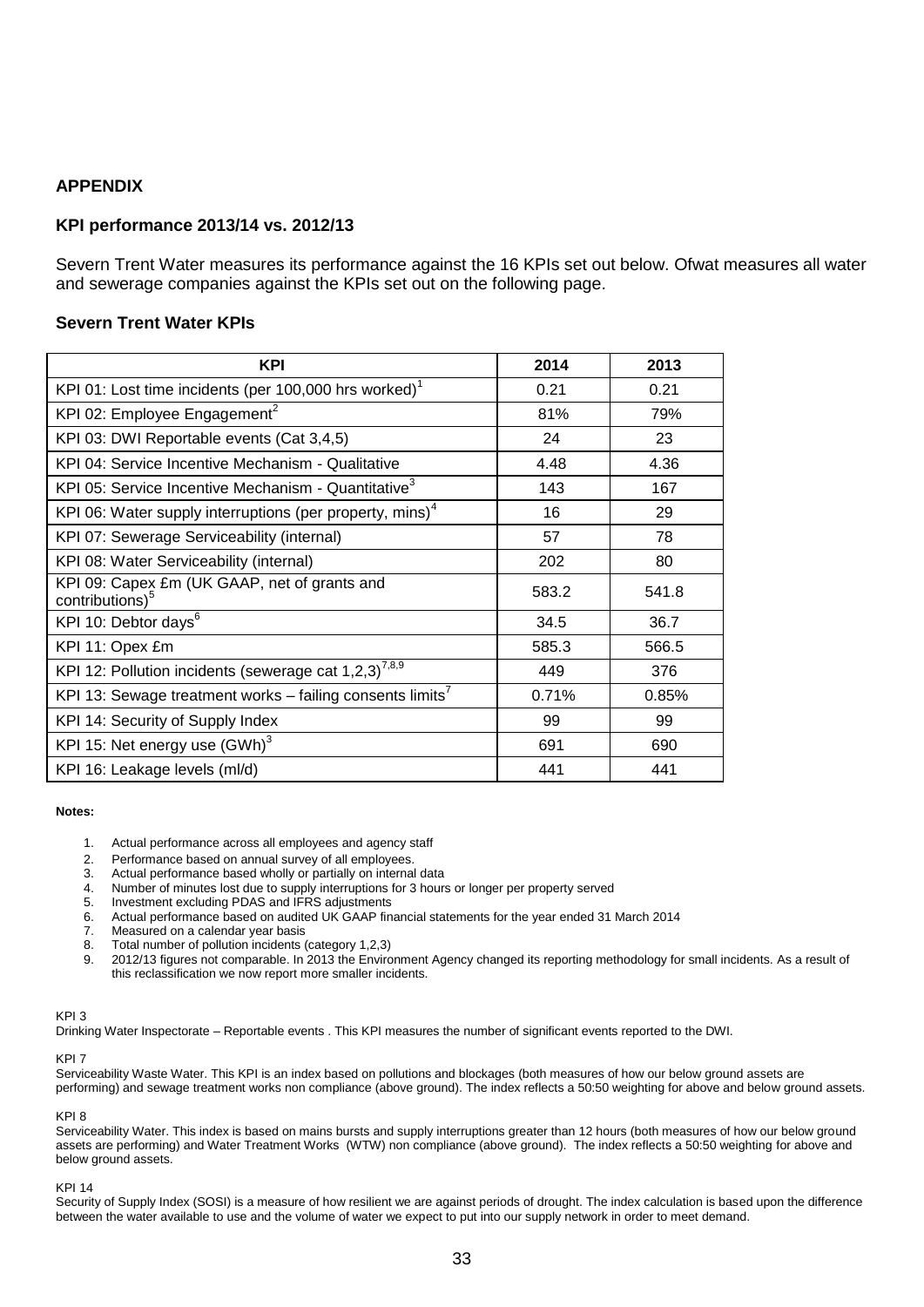### **Ofwat KPIs**

| <b>KPI</b>                                                                                       | 2014          | 2013   |
|--------------------------------------------------------------------------------------------------|---------------|--------|
| Water Quality Compliance <sup>1,2</sup>                                                          | 99.96%        | 99.98% |
| Service Incentive Mechanism                                                                      | 81.55         | 78.11  |
| Internal sewer flooding repeats (no. of incidents)                                               | 204           | 255    |
| Water supply interruptions index (per properties,<br>$mins$ <sup>3</sup>                         | 16            | 29     |
| Water Serviceability: Non infrastructure <sup>4</sup>                                            | Marginal      | Stable |
| Water Serviceability: Infrastructure <sup>4</sup>                                                | Marginal      | Stable |
| Sewerage Serviceability: Non infrastructure <sup>4</sup>                                         | <b>Stable</b> | Stable |
| Sewerage Serviceability: Infrastructure <sup>4</sup>                                             | Marginal      | Stable |
| Leakage levels (ml/day)                                                                          | 441           | 441    |
| Security of supply index (SoSI)                                                                  | 100           | 100    |
| Greenhouse gas emissions (ktCO2e)                                                                | 510.9         | 520.4  |
| Pollution incidents<br>(Infrastructure Category 1,2,3, per 10,000km<br>network) <sup>2,5,6</sup> | 77.97         | 66.10  |
| Serious pollution incidents<br>(Infrastructure Category 1,2 per 10,000km<br>network $)^{2,5}$    | 1.27          | 2.17   |
| Discharge permit compliance <sup>2</sup>                                                         | 99.29%        | 99.15% |
| Satisfactory sludge disposal                                                                     | 100.00%       | 99.93% |

### **Notes:**

- 1. No longer Ofwat KPI but still reported
- 2. Measured on a calendar year basis
- 3. Number of minutes lost due to supply interruptions for 3 hours or longer per property served
- 4. Ofwat serviceability score assesses how effectively we are maintaining our network and assets against a range of measures. Assessed as either improving, stable, marginal or deteriorating.
- 5. Number of incidents adjusted to reflect company size.
- 6. 2012/13 figures not comparable. In 2013 the Environment Agency changed its reporting methodology for small incidents. As a result of this reclassification we now report more smaller incidents.

### **Cautionary statement regarding Forward Looking Statements**

This document contains statements that are, or may be deemed to be, 'forward-looking statements' with respect to Severn Trent's financial condition, results of operations and business and certain of Severn Trent's plans and objectives with respect to these items.

Forward-looking statements are sometimes, but not always, identified by their use of a date in the future or such words as 'anticipates', 'aims', 'due', 'could', 'may', 'will', 'would', 'should', 'expects', 'believes', 'intends', 'plans', 'projects', 'potential', 'reasonably possible', 'targets', 'goal' or 'estimates' and, in each case, their negative or other variations or comparable terminology. Any forward-looking statements in this document are based on Severn Trent's current expectations and, by their very nature, forward-looking statements are inherently unpredictable, speculative and involve risk and uncertainty because they relate to events and depend on circumstances that may or may not occur in the future.

Forward-looking statements are not guarantees of future performance and no assurances can be given that the forward-looking statements in this document will be realised. There are a number of factors, many of which are beyond Severn Trent's control, that